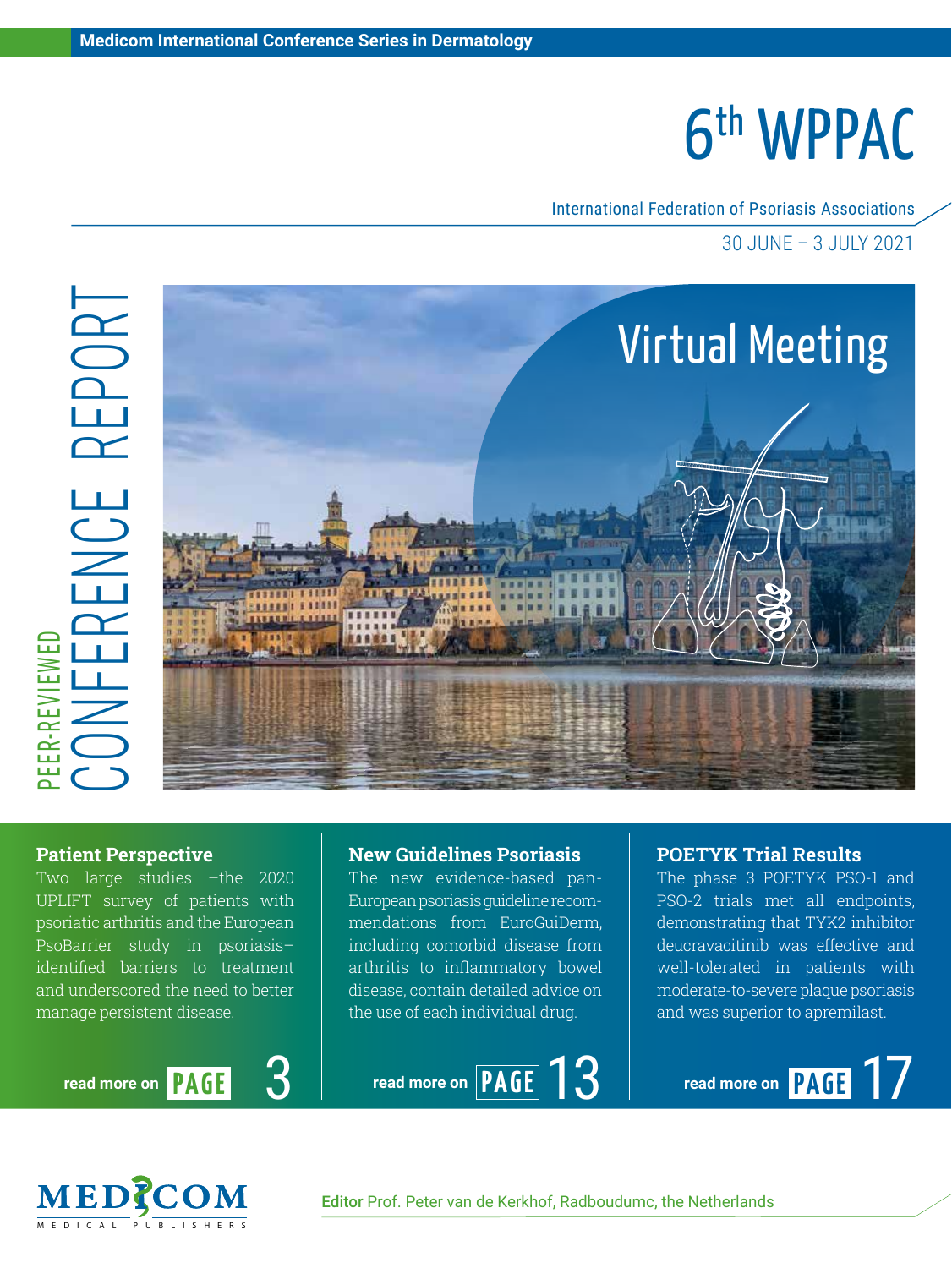### **Contents**

#### **Letter from the Editor**

#### **3 [Patient Perceptions and Epidemiology](#page-3-0)**

- 3 [Unresolved needs for patients with PsA despite growing](#page-3-0)  [therapeutic options](#page-3-0)
- 3 [PsoBarrier EU: Large survey evaluating quality of care in Europe](#page-3-0)
- 4 [Bridging the gap between patients and access to psoriasis](#page-4-0)  [specialists](#page-4-0)
- 4 [Psoriasis and PsA in transgender adults on hormone therapy](#page-4-0)

#### **5 [Disease Progression](#page-5-0)**

- 5 [Psoriasis: New disease severity classification](#page-5-0)
- 6 [Active PsA: Biomarkers distinguish radiographic progressors](#page-6-0)  [from non-progressors](#page-6-0)
- 6 [Immune checkpoint inhibitors in patients with pre-existing](#page-6-0)  [psoriasis](#page-6-0)
- 7 [Axial involvement is critical in psoriatic arthritis](#page-7-0)

#### **8 [COVID-19](#page-8-0)**

- 8 [Psoriasis registries yield important data about COVID-19](#page-8-0)
- 9 [COVID-19 affects patients and care](#page-9-0)
- 10 [Vaccination feasible in people with psoriatic disease](#page-10-0)
- 10 [Low COVID-19 risk for patients with psoriasis on biologic](#page-10-0)  [treatment](#page-10-0)

#### **11 [Pathogenesis and the Gut-Skin Axis](#page-11-0)**

- 11 [Psoriasis: Disrupted gut-skin axis](#page-11-0)
- 11 [Psoriasis associated with increased duodenum inflammation](#page-11-0)
- 12 [Whole-exome sequencing to study the underlying pathogenesis](#page-12-0)  [of psoriasis](#page-12-0)

#### **13 [Treatment Guidelines](#page-13-0)**

- 13 [Pan-European guidelines for the treatment of psoriasis and](#page-13-0)  [comorbid conditions](#page-13-0)
- 14 [Psoriatic arthritis: Guidelines and best practice](#page-14-0)

#### **15 [Cardiovascular Comorbidities](#page-15-0)**

- 15 [Patients with PsA have a higher cardiovascular risk](#page-15-0)
- 16 [Potential role of inflammation in cardiovascular comorbidity](#page-16-0)

#### **[17 New Treatments](#page-17-0)**

- 17 [Psoriasis: New treatments and current pipeline](#page-17-0)
- 17 [Selective TYK2 inhibitor effective in moderate-to-severe plaque](#page-17-0)  [psoriasis](#page-17-0)
- 18 [Rapid pustule and skin clearance with IL-36 receptor inhibitor](#page-18-0)  [spesolimab](#page-18-0)



### **COLOPHON**

**Editor** Prof. Peter van de Kerkhof

**Advisory Board** Dr Jose-Manuel Carrascosa Hospital Universitari Germans Trias i Pujol,

**Publishing Director** Paul Willers **Science Officer** Dr Rachel Giles **Editorial Manager** Lisa Colson **Editorial Coordinators** 

**Medical Writer** Daniel Dresden **Production Manager** Desiree Heijl **Graphics** Wim Kempink **ISSN** 2468-8762 21:13

Sanne Lauriks **Graphic Design** MOOZ grafisch ontwerp **Cover Photo Adam Gavlák on Unsplash** 

Radboud University Medical Center,

Prof. Xenofon Baraliakos Ruhr-University Bochum, Germany Dr Rachel Sommer

University Medical Center Hamburg-Eppendorf,

the Netherlands

Spain

**Germany** 

#### All rights reserved.

in any form or by any means, including photocopying, recording, or other electronic or mechanical methods, without the prior written permission of the publisher, except in the case of brief quotations embodied in critical ews and certain other noncommercial uses permitted by copyright lav

Copyright ©2021 Medicom Medische Uitgeverij BV

Disclaimer:<br>Disclaimer:<br>Our independent peer-reviewed Medicom Conference Reports are made<br>possible by sponsoring. The ideas and opinions expressed in this journal or<br>otherical Publishers. Although great care has been taken or related to any use of the material contained in this publication or to any errors or omissions.

### MEDZCOM MEDICAL PUBLISHERS

#### Head Office

Medicom Medical Publishers Faas Eliaslaan 5 3742 AR Baarn The Netherlands

#### Postal address

Medicom Medical Publishers PO Box 90 3740 AB Baarn The Netherlands

Telephone +31 85 4012 560 E-mail publishers@medicom-publishers.com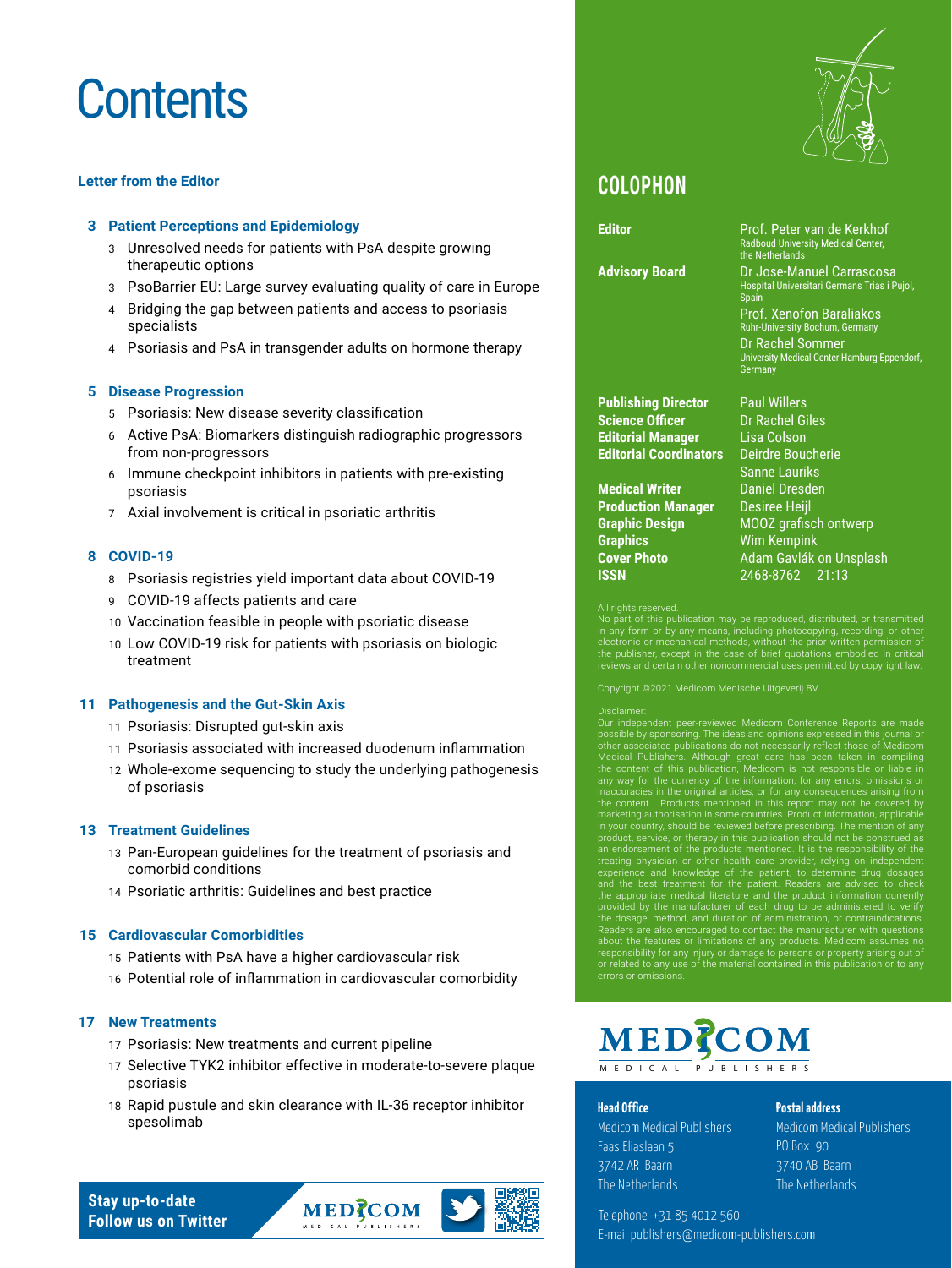### Letter from the Editor

#### Dear colleagues,

It is a pleasure to have been the Editor of this report on the 6th World Psoriasis and Psoriatic Arthritis. The congress is unique as it is organised by patient associations and not by an organisation of healthcare professionals. The result is a symposium that connects the various medical specialisms and healthcare providers with different disciplines involved in psoriasis care.

In this interdisciplinary symposium, important current information on gut-skin axis, cardiovascular comorbidity and arthritis were found.

The gap between patient perception and the perception of the healthcare providers has been presented in various presentations. Important is the population study UPLIFT, which is a true representation of the general population.

Disease progression is another major item. The value of patient registries as a resource for analysing long-term data remains very important.

COVID-19 has affected psoriasis care in various dimensions: the susceptibility to contract COVID-19; the effect of anti-psoriatic treatments on the course of COVID-19; and the efficacy of vaccinations during systemic anti-inflammatory treatments.

New treatments just around the corner include bimekizumab, an anti-IL-17 AF inhibitor, spesolimab, an IL-36 inhibitor, and the TYK 2 inhibitor deucravacitinib.

This report gives you an impression of the most important messages, without the ambition to be complete.

Best Regards,

Peter CM van de Kerkhof



Prof. Peter van de Kerkho

#### **Biography**

Peter C.M. van de Kerkhof is emeritus Professor of Dermatology and immediate past chairman of the Department of Dermatology of Radboud University Nijmegen. He is currently the coordinating Medical Officer of the International Psoriasis Council and chair of the scientific advisory board of the Dutch burn association. He has been working for many years on the pathogenesis and treatment of psoriasis. He has published more than 700 publications in peer-reviewed journals and has given many presentations on invitation at international conferences. He has served as president of the ESDR, EDF, and the International Psoriasis Council, and was board member of various international societies. Current interests are pathogenesis and development of biomarkers for psoriasis; real clinical practice research; and personalised medicine.

#### Conflict of Interest Statement:

Consultancy services for: Celgene, Almirall, Amgen, Pfizer, Philips, AbbVie, Eli Lilly, Galderma, Novartis, Janssen Biotech, Janssen-Cilag, LEO Pharma, Sandoz, Mitsubishi Tanabe, Sandoz, Bristol Meyer Squibb, UCB, Dermavant. Speaker services for: Celgene, Almirall, Eli Lilly, Novartis, Jansen-Cilag, LEO Pharma, Sandoz, Bristol Meyer Squibb.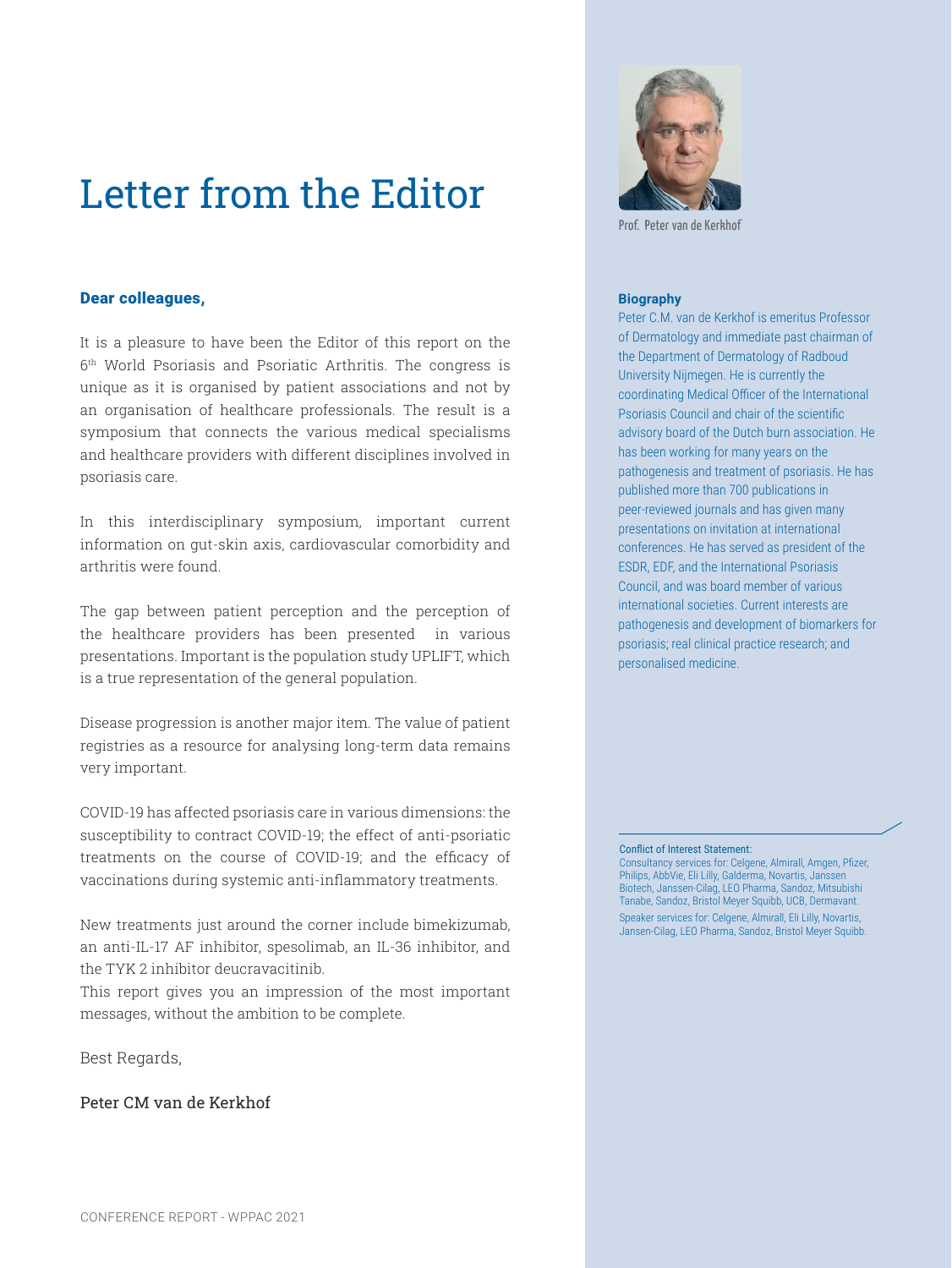# <span id="page-3-0"></span>Patient Perceptions and Epidemiology

#### **Unresolved needs for patients with PsA despite growing therapeutic options**

The multinational 2020 UPLIFT survey of patients with psoriatic arthritis (PsA) saw a greater proportion of patients receiving systemic treatment compared with the 2012 MAPP survey, and yet three-quarters of patients in UPLIFT considered their disease moderate-to-severe. On top of that, only half of patients reported seeing a healthcare provider in the past year. Hence, there is an unmet need to better manage persistent disease [1].

Patients with PsA experience a high disease burden and a wide range of comorbidities that negatively impact their health-related quality of life [2]. The 2012 Multinational Assessment of Psoriasis and Psoriatic Arthritis (MAPP) survey assessed the impact of psoriasis and PsA on patients [3]. MAPP results revealed a high patient-reported disease burden –measured by quality of life, work productivity, and treatment burden– and significant impact of PsA on physical function and the need for improved treatment.

#### **2012 versus 2020**

As the therapeutic landscape has evolved since the MAPP survey, the Understanding Psoriatic Disease Leveraging Insights for Treatment (UPLIFT) survey evaluated how patient perceptions and behaviours may have changed since MAPP and identified persisting areas of unmet need. UPLIFT was a multinational, online survey conducted from 2 March to 3 June 2020 in the USA, Canada, UK, France, Germany, Italy, Spain, and Japan. The MAPP survey was conducted in the same countries except for Japan. Both surveys included adults with healthcare provider-diagnosed psoriasis and/or PsA. Differences between the 2 populations included that the UPLIFT population was younger (mean age 43 vs 56 years), included more men (54% vs 40%), and was less obese (20% vs 36%) than the MAPP population [1].

#### **Disease burden and treatment**

Concerning disease burden, similar rates of dactylitis and joint involvement but higher rates of enthesitis were observed in patients with PsA in UPLIFT versus MAPP. Patients surveyed in UPLIFT had higher rates of comorbidities than patients in MAPP. The underlying reasons are not fully understood.

Considerably fewer untreated patients were observed in UPLIFT than in MAPP (17% vs 28%), but fewer patients reported seeing a healthcare provider in the past year in UPLIFT compared with MAPP. Although 78% of UPLIFT patients were receiving some form of PsA treatment, 74% characterised their PsA as moderate or severe versus 88% in MAPP [1].

#### **Unmet need remains**

Although a greater proportion of patients in the 2020 UPLIFT survey received current treatment compared with the 2012 MAPP survey, approximately three-quarters of patients in UPLIFT considered their disease moderate-to-severe. In addition, only half of patients reported seeing a healthcare provider in the past year. These results suggest that, although the number of available treatment options has increased since MAPP, an unmet need for PsA patient care remains [1].

- 1. Ogdie A. Changes in Patient Perceptions of Psoriatic Arthritis From 2012 to 2020: Results From the UPLIFT Survey. Abstract 05, 6<sup>th</sup> World Psoriasis & Psoriatic Arthritis Conference, 30 June–3 July 2021.
- 2. Gladman DD, et al. Ann Rheum Dis. 2005;64 Suppl 2(Suppl 2):ii14-7.
- 3. [Kavanaugh A, et al. Rheumatol Ther. 2016;3:91–102.](https://pubmed.ncbi.nlm.nih.gov/27747516/)

### **PsoBarrier EU: Large survey evaluating quality of care in Europe**

The PsoBarrier EU study was a European effort investigating over 1,300 patients with psoriasis. This study was awarded the best educational poster for furthering our understanding of how psoriasis and possibly psoriatic arthritis can be effectively treated with available measures [1]. This is one of the first international studies on barriers in psoriasis care.

A previous nationwide study demonstrated that psoriasis care continuously improved in Germany between 2004 and 2017, although some deficits persist. Few comparable studies in European countries were available. The PsoBarrier EU analysed the quality of healthcare in 4 European countries: Spain, Germany, Denmark, and Poland [2,3]. Patients were asked identical questions on a broad spectrum of issues, mainly patient-reported outcomes, but also questions about the severity of the disease.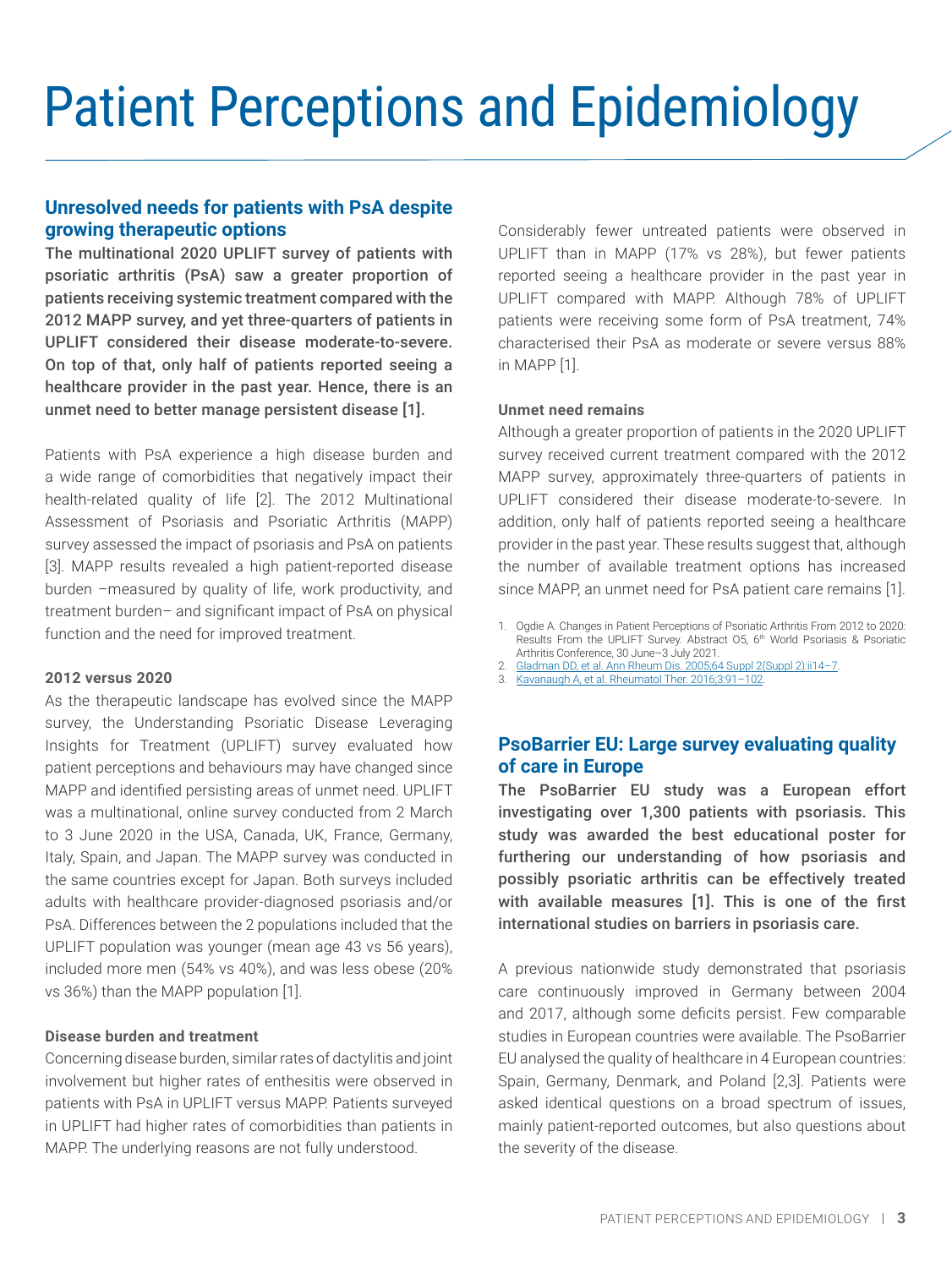<span id="page-4-0"></span>Dr Anna Langenbruch (Universitätsklinikum Hamburg-Eppendorf, Germany) shared the results of the study concerning the long-term perspective of psoriasis and the therapeutic course in time [1]. Severity measured by PASI and quality of life measured by DLQI were highest in patients from Poland compared with the other countries, suggesting differences in healthcare between the participating countries. Nonetheless, satisfaction with the treatment was similar in Poland (65.1%) compared with Spain (68.5%), albeit lower than in Denmark (86.7%) and Spain (90.9%).

The next step will be to further analyse predictors of barriers for guideline-compliant treatment and to interpret those in the light of the respective healthcare system, and to identify needs for further action, which can be different depending on the healthcare system.

- 1. Langenbruch A. Quality of care and barriers to care for psoriasis in Europe results of the PsoBarrier EU study. Poster P76, 6<sup>th</sup> World Psoriasis & Psoriatic Arthritis Conference, 30 June–3 July 2021.
- 2. [Augustin M, et al. Arch Dermatol Res. 2016;308:389–400.](https://pubmed.ncbi.nlm.nih.gov/27048503/)
- 3. [Langenbruch A, et al. J Eur Acad Dermatol Venereol. 2021;35:1536–42](https://pubmed.ncbi.nlm.nih.gov/33714231/).

#### **Bridging the gap between patients and access to psoriasis specialists**

Access to medical specialists in psoriasis can be challenging. As was the case in Argentina, where the current study, awarded the 'Best patient organisation poster,' was performed [1]. Results demonstrated a gap between the number of patients in certain areas and access to medical specialists.

In 2015, the civil association for patients with psoriasis in Argentina, called AEPSO, published a survey conducted with 400 patients with psoriasis. This survey demonstrated that 38% of patients with psoriasis were diagnosed 1 year after symptom onset. This delay was 6 months to 10 years in patients with PsA. To reach a psoriasis diagnosis, patients needed to consult more than 5 dermatologists. This 2015 survey also showed that affected people tended to change dermatologists frequently because of the lack of treatment response.

The current study collected data from >500 dermatologists and rheumatologists in a database. Since 2016, there were 30,000 searches for a specialist. The database indicated that there are more dermatologists than rheumatologists. Dr Silvia Fernandez Barrio (AEPSO, Argentina) and colleagues also found that at least 7 cities have no rheumatologist, and 1 city has no dermatologist. Furthermore, they found that at least 7 cities have less than 2 dermatologists. In these areas with few or no healthcare professionals, there were 100 patient consultations. Hence, access to healthcare professionals is poor.

The observed gap between the number of patients in a certain area and the access to medical specialists can be bridged by educational programmes that aim to train dermatologists and rheumatologists in treating patients with psoriasis and psoriatic arthritis. In addition, there is a need for dermatologists and rheumatologists in some cities of Argentina.

1. Fernandez Barrio S. Correlation between patients' needs and their access to psoriasis specialists. Poster P82, 6<sup>th</sup> World Psoriasis & Psoriatic Arthritis Conference, 30 June–3 July 2021.

#### **Psoriasis and PsA in transgender adults on hormone therapy**

Feminising gender-affirming hormone therapy in transgender adults may decrease the risk of psoriasis but not psoriatic arthritis (PsA). Masculinising genderaffirming hormone therapy had no significant impact on the risk of developing psoriasis or PsA. This was found in a retrospective comparative cohort study [1].

Transgender dermatologic literature is limited; no data exists on the prevalence and risk of psoriasis and PsA in the transgender/ gender-diverse populations. Ms Julia Gao (Fenway Health, MA, USA) and colleagues conducted a retrospective comparative cohort study with electronic health records of transgender/ gender-diverse adults on masculinising or feminising hormone therapy and cisgender adults seen at Fenway Health between 1 August 2014 and 1 August 2020.

The sample of over 46,000 persons included approximately 1,400 adults on feminising hormone therapy, almost 1,600 adults on masculinising hormone therapy, over 25,000 cisgender men, approximately 17,000 cisgender women, 535 transmasculine adults not on gender-affirming hormone therapy, and 447 transfeminine adults not on genderaffirming hormone therapy. Of the cisgender adults, most cisgender men and over 11,000 cisgender women were not receiving exogenous hormone therapy such as testosterone replacement, hormonal birth control, or menopausal hormone replacement therapy.

Results indicated that patients on feminising hormone therapy were less likely to have psoriasis compared with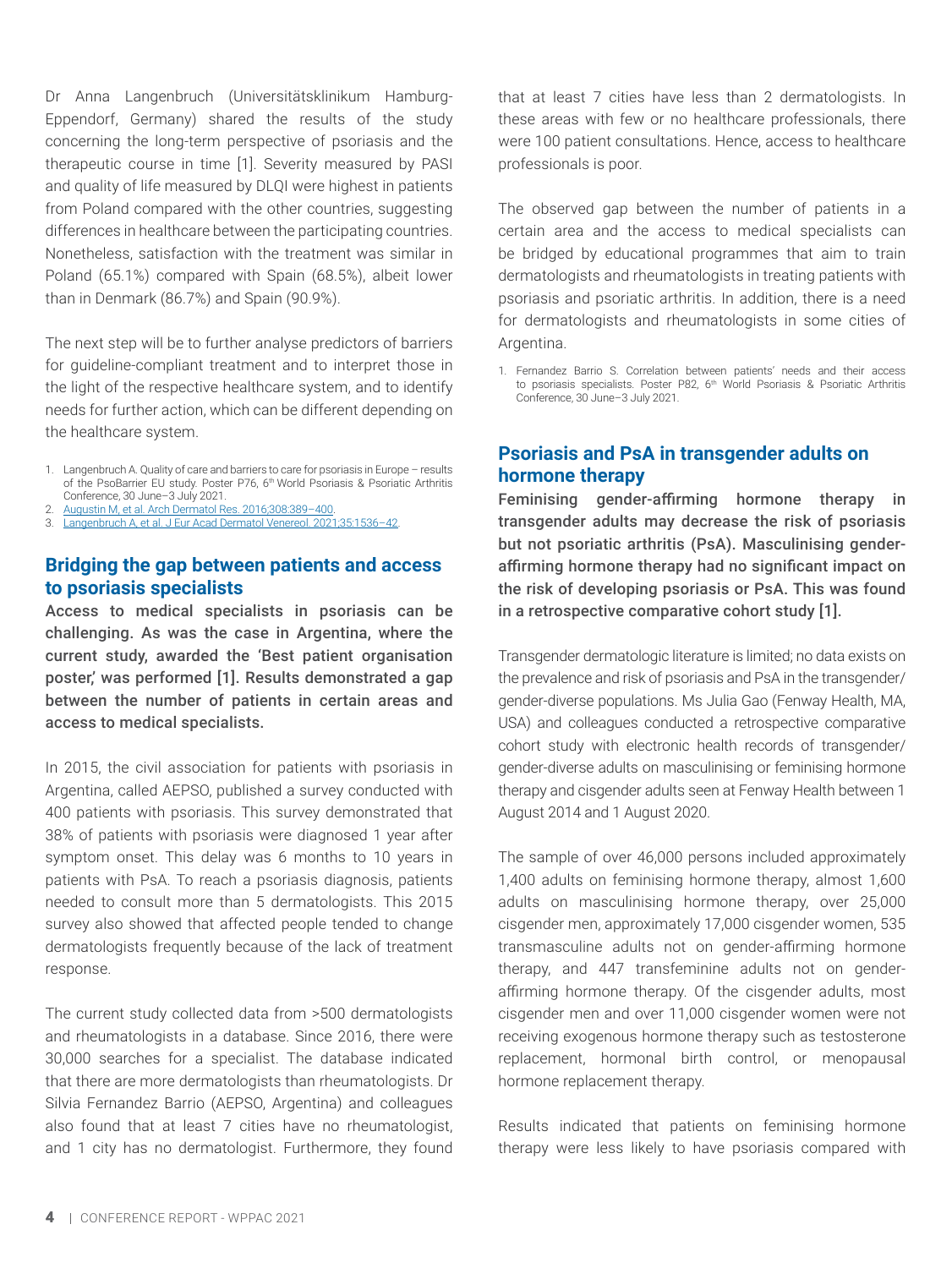<span id="page-5-0"></span>all cisgender men (OR 0.59; 95% CI 0.33–0.96; P=0.0339) and compared with cisgender men not receiving exogenous hormone therapy (OR 0.59; 95% CI 0.34–0.98; P=0.0388). Patients on masculinising hormone therapy were not at a significantly higher risk of having psoriasis compared with all cisgender women (OR 1.04; 95% CI 0.59–1.72).

No significant difference in the risk of PsA was found between patients on feminising hormone therapy compared with all cisgender men (OR 1.35; 95% CI 0.15–5.74) nor between patients on masculinising hormone therapy compared with all cisgender women (OR 1.35; 95% CI 0.15–5.74).

Transgender/gender-diverse adults on masculinising hormone therapy had a similar risk of psoriasis or PsA compared with cisgender women. In contrast, adults on feminising hormone therapy were significantly less likely to have psoriasis, but not PsA, compared with cisgender men. These findings indicate that transgender adults on genderaffirming hormone therapy are not at an increased risk of developing psoriasis or PsA.

1. Gao JL. Psoriasis and Psoriatic Arthritis in Transgender Patients on Hormone Therapy: A Retrospective Comparative Cohort Study. Abstract 04, 6<sup>th</sup> World Psoriasis & Psoriatic Arthritis Conference, 30 June–3 July 2021.

### Disease Progression

#### **Psoriasis: New disease severity classification**

During a session organised by the International Psoriasis Council (IPC), Prof. Lone Skov (University of Copenhagen, Denmark), co-chair of the Psoriasis Severity Classification working group, presented the new disease classification [1]. The consensus document has recently been published [2].

Founded in 2004, the IPC [\(www.psoriasiscouncil.org](http://www.psoriasiscouncil.org)) is a dermatologist-led, voluntary, global, non-profit organisation with a network of >100 psoriasis experts, thought leaders, and professionals, dedicated to improving patient care around the globe. Their mission is to improve the care of people with psoriasis worldwide through research, education, and advocacy.

#### **Previous classification**

To define whether or not the patient needed systemic treatment, a group of dermatologists from Europe graded psoriasis into mild and moderate-to-severe disease in 2011 [3]. Mild disease was defined as BSA ≤10, Psoriasis Area and Severity Index (PASI) ≤10, and Dermatology Life Quality Index (DLQI) ≤10, while moderate-to-severe psoriasis was defined as BSA >10 or PASI >10 and DLQI >10. Special clinical situations may change mild psoriasis to moderateto-severe, including involvement of visible areas or severe nail involvement. However, there is no consensus on this classification because it has some limitations. Firstly, PASI and DLQI are often not used in clinical practice because they are time-consuming to measure. Furthermore, this classification does not consider the presence of areas difficult to treat with topical or special areas.

#### **New IPC classification**

Because of these limitations of the 2011 classification, the IPC recently aimed to redefine disease severity classification using a Delphi process [2]. According to the new disease severity classification, patients with psoriasis should be classified as either candidates for topical therapy or candidates for systemic therapy. The latter are patients who meet ≥1 of the following criteria: BSA >10, disease involving special areas, specifically areas that are difficult to treat with topical therapy (e.g. face, palms, soles, genitals, scalp, and nails), and failure of topical therapy.

This new classification has some limitations. Firstly, no patient-reported outcomes and no definition of failure of topical therapy are incorporated [1]. Moreover, no general dermatologists nor patients were involved in the process. Strengths include that the recommendations were patientoriented and developed by an international group of dermatologists with expertise in psoriasis from all over the world. In addition, the proposed disease classification is simple, practical, and easy to use in daily practice. Based on this definition, whether a patient is a candidate for topical or systemic treatment is easily decided.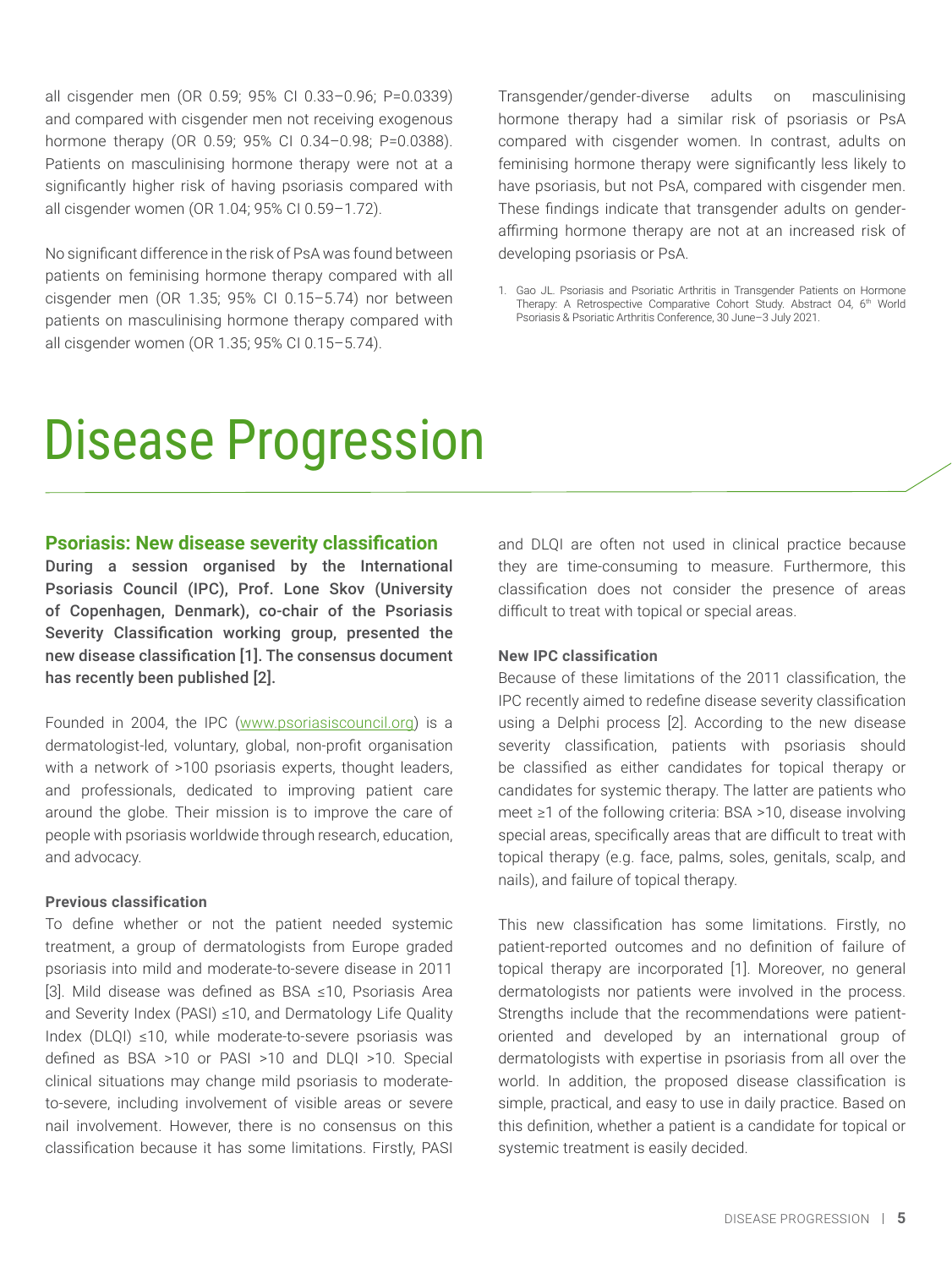<span id="page-6-0"></span>Future aims include demonstrating the new classification in real-world practice. "We should focus on educating regulatory bodies, clinicians, and patients on the new classification," concluded Prof. Skov.

- 1. Skov L. IPC's disease severity classification: What it means in the clinic. 6<sup>th</sup> World Psoriasis & Psoriatic Arthritis Conference, 30 June–3 July 2021.
- 2. [Strober B, et al. J Am Acad Dermatol. 2020;82:117-–22.](https://pubmed.ncbi.nlm.nih.gov/31425723/) 3. [Mrowietz U, et al. Arch Dermatol Res. 2011;303:1–10](https://pubmed.ncbi.nlm.nih.gov/20857129/).
- 

#### **Active PsA: Biomarkers distinguish radiographic progressors from non-progressors**

Patients with psoriatic arthritis (PsA) who progress to radiographic damage can potentially be discriminated from those who do not progress by 103 biomarker peptides, corresponding to 69 proteins. This has been identified using 2 complementary proteomic approaches and a combination of univariate and machine learning statistical analysis [1].

A delay in the diagnosis and treatment of patients with PsA leads to poor radiographic and functional outcomes [2]. So, identifying which patients might progress radiographically is essential. This unmet need has been recognised by the Group for Research and Assessment of Psoriasis and Psoriatic Arthritis (GRAPPA) [3]. Biomarkers for radiographic joint damage could assist in early-stage identification of patients likely to progress as well as identifying those who are progressing despite therapy.

The previous phase 3 SPIRIT-P1 trial ([NCT01695239](https://clinicaltrials.gov/ct2/show/NCT01695239)) demonstrated that treatment with the high-affinity IL-17A antagonist ixekizumab resulted in reduced progression of structural damage in patients with active PsA [4]. Nonetheless, 5–10% of patients who did progress may have benefitted from a more aggressive treatment if identified using biomarkers at baseline.

The aim of the current sub-analysis was to identify protein biomarkers that might distinguish at baseline those patients who progressed to joint damage from those who did not [1]. To this end, mass spectrometry-based proteomics was performed. Baseline serum samples were obtained from 83 participants of the SPIRIT-P1 trial. Radiographic progression was defined as those who showed a >0.5 change from baseline modified total Sharp score (mTSS) at week 24 or 52.

On univariate analysis, targeted proteomics identified 4 differentially expressed candidate peptides (P<0.01). With subsequent machine-learning random forest modelling, the top-15 candidate peptides of the previously used protein set were identified (ROC AUC of 0.85). The unbiased analysis found 74 peptides that were significantly differentially expressed between those who progressed and those who did not (P<0.01). Subsequent random forest modelling based on unbiased proteomics revealed a set of 15 proteins –distinct from the targeted set– that could distinguish progressors from non-progressors (ROC AUC of 0.94).

Baseline discrimination of progressors versus nonprogressors was obtained in both discovery and targeted analysis. Peptides from the univariate and random forest models of the targeted and discovery analyses were combined to generate a list of 103 peptide candidate biomarkers of progression to joint damage in PsA.

Further work needs to verify whether the peptides within the 103 candidates can discriminate progression from nonprogression and subsequently validate them using patient samples from a separate cohort.

- 1. Coleman O. Identification of serum protein biomarkers at baseline to distinguish radiographic progressors from non-progressors in patients with active Psoriatic Arthritis (PsA). Abstract 01, 6<sup>th</sup> World Psoriasis & Psoriatic Arthritis Conference, 30 June–3 July 2021.
- 2. [Ocampo V, Gladman D. F1000Res. 2019;8:F1000 Faculty Rev-1665](https://pubmed.ncbi.nlm.nih.gov/31583079/).
- 3. [Ritchlin CT, et al. J Rheumatol. 2010;37:462-7](https://pubmed.ncbi.nlm.nih.gov/20147482/).
- 4. [Mease PJ, et al. Ann Rheum Dis. 2017;76:79-87](https://pubmed.ncbi.nlm.nih.gov/27553214/).

#### **Immune checkpoint inhibitors in patients with pre-existing psoriasis**

In a recent study, treatment with immune checkpoint inhibitors (ICIs) was associated with frequent disease exacerbations in patients with pre-existing psoriasis, but flares were manageable with standard psoriasis treatment. Few patients required discontinuation of ICIs. In addition, this study revealed excellent tumour outcomes [1].

ICIs are approved to treat multiple cancers [2]. Although retrospective analyses have demonstrated acceptable safety and similar efficacy of ICIs in patients with autoimmune diseases, they are often excluded for initial trials on ICIs due to concern for immune-related adverse events (irAEs). Even though ICIs have shown acceptable safety in patients with an autoimmune disease, disease flares and irAEs may still occur. Outcomes of ICI treatment in patients with psoriasis are not well-described.

In this retrospective, multicentre, cohort study, patients with pre-existing psoriasis who received ICI treatment for cancer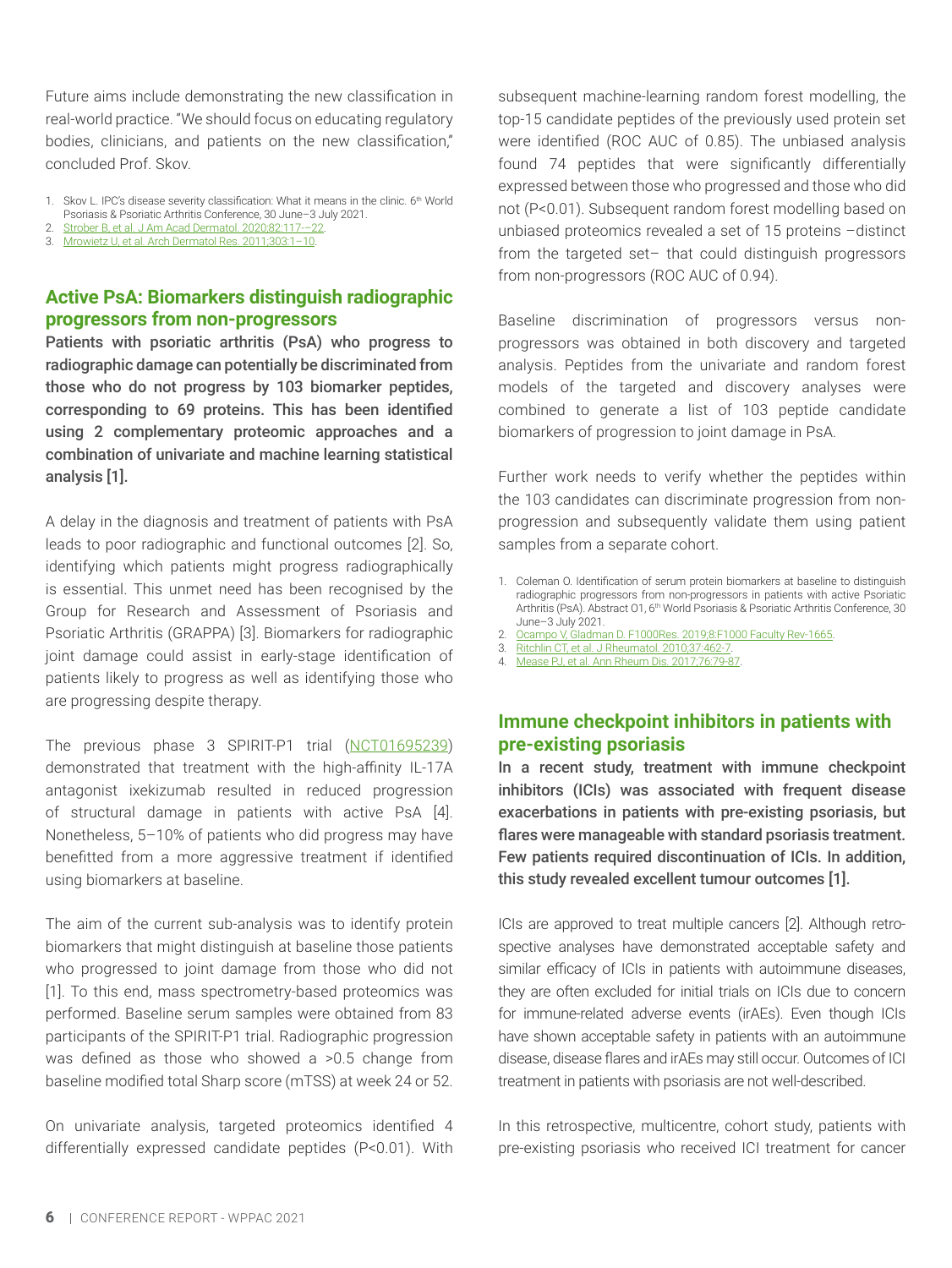<span id="page-7-0"></span>were evaluated [1]. The 76 patients studied (66% men; median age 67 years) received the following ICI drugs: 67% received anti-PD-1/anti-PD-L1 antibodies, 11% anti-CTLA-4 antibodies, and 22% combination anti-PD-1/anti-CTLA-4. All patients had pre-existing psoriasis, most frequently plaque psoriasis (61%) and in some cases comorbid psoriatic arthritis (PsA; 20%). Over half of patients (54%) had received prior therapy for psoriasis, and only 2 patients (3%) were on active immunosuppression at initiation of the ICIs. With ICI treatment, 43 patients (57%) experienced a psoriasis flare. The median time from the initiation of ICI treatment to psoriasis flare was 44 days. Of the patients experiencing a flare, 23 (53%) were managed with topical therapy only. Only 5 patients (7%) needed to discontinue the ICIs due to a psoriasis flare.

Progression-free survival (PFS) and overall survival (OS) were significantly longer in patients with a psoriasis flare versus those without a flare (median PFS 39 vs 5.5 months, P=0.034; median OS not reached vs 29.3 months, P=0.045, respectively).

In this study, ICI treatment was associated with flares of preexisting psoriasis. Most flares were manageable with topical treatment and few patients required ICI discontinuation. In addition, the occurrence of psoriasis flares was associated with improved survival. These results reveal excellent tumour outcomes, as patients who experienced disease exacerbations performed at least as well as those who did not, given the association of flares with improved PFS.

#### **Axial involvement is critical in psoriatic arthritis**

The presence of axial involvement in patients with psoriatic arthritis (PsA) is associated with significantly worse disease status [1]. In the current study, axial involvement was identified in more than half of patients [2]. These results, awarded the best clinical poster, demonstrated that diagnostics of axial involvement are critical in clinical practice.

Dr Elena Gubar (Nasonova Research Institute of Rheumatology, Russia) and colleagues analysed disease activity and characteristics of patients with PsA with and without radiographic sacroiliitis in clinical practice.

Patients with PsA (n=385; 213 women and 172 men) according to CASPAR criteria were included. Median age was 45 years; median disease duration was 3.4 years. Patients were divided based on the presence of radiographic sacroiliitis, defined as bilateral grade ≥2 or unilateral grade ≥3:

- with radiographic sacroiliitis: n=214 (55.6%), 108 women and 106 men; and
- without radiographic sacroiliitis: n=171 (44.4%), 105 women and 66 men.

Differences were observed between these 2 groups. HLA-B27 antigen status was positive in 62 patients with radiographic sacroiliitis, compared with 26 patients without radiographic sacroiliitis (OR 1.9). Median tender joint count (TJC) was 9 in patients with radiographic sacroiliitis versus 6 in patients without radiographic sacroiliitis (P=0.02).

Disease activity was measured by Disease Activity Index for Psoriatic Arthritis (DAPSA) and Bath Ankylosing Spondylitis Disease Activity Index (BASDAI). In patients with radiographic sacroiliitis, DAPSA was higher in patients with versus without radiographic sacroiliitis (28.4 vs 20.0; P<0.05). BASDAI was 1.6 in patients with radiographic sacroiliitis versus 0, respectively (P<0.05). Leeds Enthesitis Index (LEI) was 0 in both patient groups. Dactylitis was present in 71 patients (33.2%) with radiographic sacroiliitis compared with 32 patients (18.7%) without radiographic sacroiliitis (OR 2.2). Furthermore, erosive radiographic arthritis of the feet occurred more often in patients with than without radiographic sacroiliitis (27.1% vs 17.0%; OR 1.8). The affected skin lesion area, evaluated in terms of body surface area (BSA) ≥3% was present in 120 patients with radiographic sacroiliitis and in 141 patients without (OR 0.6). Finally, the median C-reactive protein level in patients with radiographic sacroiliitis was 0.9 mg/dL, whereas in patients without radiographic sacroiliitis it was 0.8 mg/dL (P=0.03).

These results show that many differences are present between patients with and without radiographic sacroiliitis and that patients with radiographic sacroiliitis have more severe disease. Therefore, proper diagnostics of axial involvement are crucial.

1. [Mease PJ, et al. J Rheumatol. 2018;45:1389–96](https://pubmed.ncbi.nlm.nih.gov/29961691/).

<sup>1.</sup> Halle B. Immune checkpoint inhibitors in patients with pre-existing psoriasis associated with manageable disease exacerbations and excellent tumor outcomes. Abstract O2, 6th World Psoriasis & Psoriatic Arthritis Conference, 30 June–3 July 2021.

<sup>2.</sup> [Vaddepally RK, et al. Cancers \(Basel\). 2020;12:738.](https://pubmed.ncbi.nlm.nih.gov/32245016/)

<sup>2.</sup> Gubar E. Association of axial involvement with more severe disease status in psoriatic arthritis patients. Poster P6, 6<sup>th</sup> World Psoriasis & Psoriatic Arthritis Conference, 30 June–3 July 2021.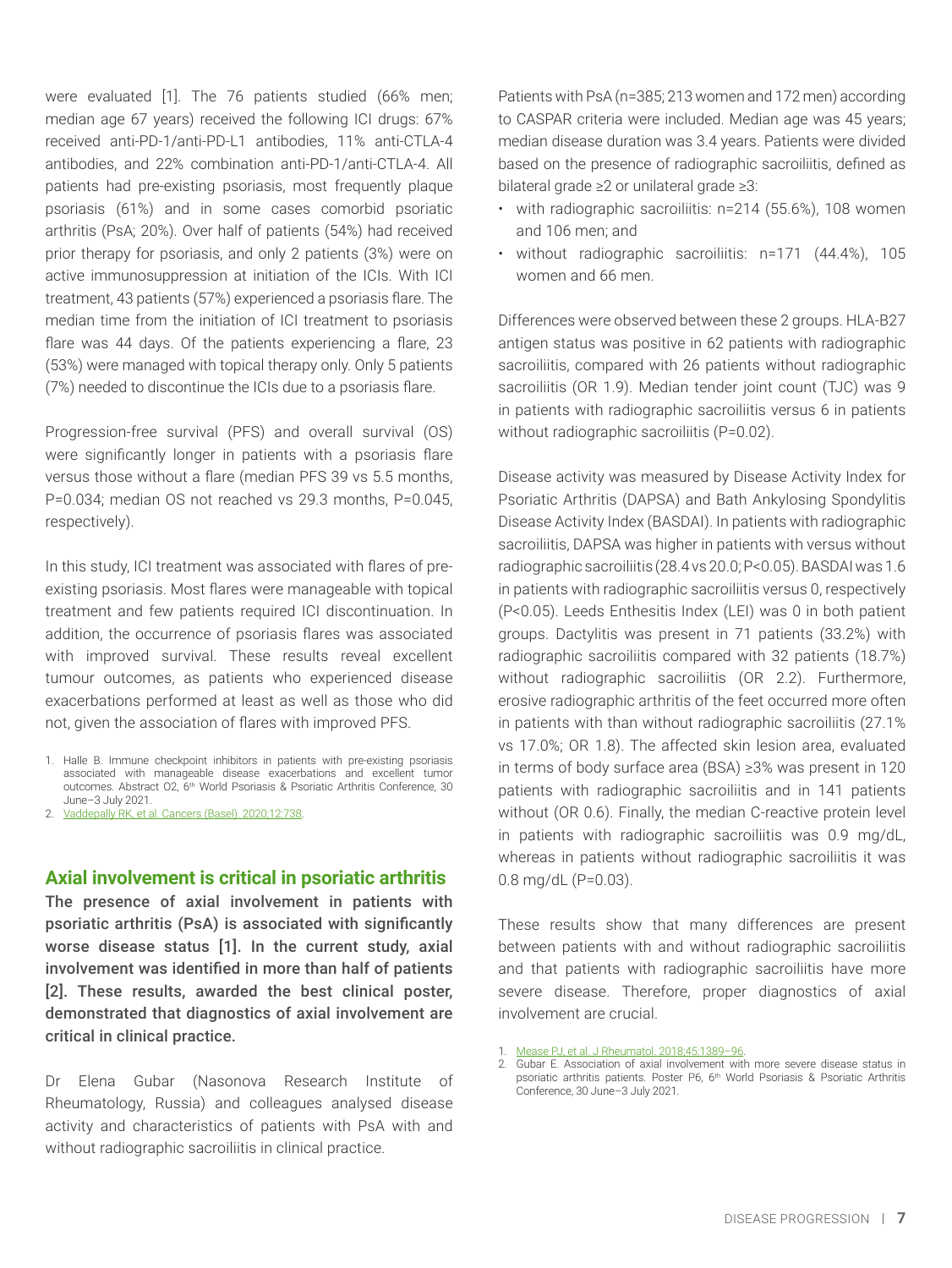## <span id="page-8-0"></span>COVID-19

#### **Psoriasis registries yield important data about COVID-19**

Shortly after COVID-19 was declared a pandemic, the PsoProtect registry was set up. The patient counterpart PsoProtectMe was launched at the beginning of May. These registries yielded interesting data to inform guidelines.

"These efforts were initiated to address unmet needs in the pandemic," Dr Satveer Mahil (St John's Institute of Dermatology, UK) explained [1]. Psoriasis is a common, lifelong immune-mediated condition associated with longterm health conditions, including obesity and mental health issues.

Early in the pandemic several risk factors were shown to be associated with COVID-19-related death, such as chronic liver disease and obesity [2]. "These factors are relevant to our patients with psoriasis," said Dr Mahil. Moreover, the pathogenesis of psoriasis and COVID-19 show overlapping immune pathways [3]. Finally, psoriasis treatment affects the immune system.

Thus, it was hypothesised that in the early stage of a SARS-CoV-2 infection agents used to treat psoriasis may suppress a protective antiviral immune response. At a later stage, some patients developed an overwhelming hyperimmune response, the hyperinflammatory phase [4]. "Could it be that these drugs are protective in this later phase?"

In search of answers, 2 registries were set up with the following aims:

- PsoProtect ([www.psoprotect.org\)](http://www.psoprotect.org): to characterise the course of COVID-19 in people with psoriasis and identify factors associated with severe COVID-19; and
- PsoProtectMe ([www.psoprotectme.org\)](http://www.psoprotectme.org): to understand experiences of people with psoriasis in the pandemic.

PsoProtect is an international registry for clinicians to report outcomes of COVID-19 in individuals with psoriasis. Outcomes can be reported through a simple case report form. PsoProtectMe is a companion global registry for people with psoriasis to self-report their experiences during the pandemic, irrespective of whether they have had COVID-19. PsoProtectMe contains optional additional questions about COVID-19 risk-mitigating behaviour such as shielding and validated screening tools evaluating depression and anxiety. The website is a global and collaborative effort.

Currently, over 1,100 clinician-reported cases of COVID-19 in patients with psoriasis are registered in PsoProtect, mainly from Europe. Approximately 4,500 people with psoriasis have completed the PsoProtectMe survey. Many countries from Europe to South America are well represented.

The first paper evaluating data from PsoProtect demonstrated that most patients with clinician-reported COVID-19 were receiving drugs that affect the immune system (71% biologics and 18% non-biologics) [5]. "In this cohort of patients treated with immunosuppressive agents, >90% fully recovered from COVID-19. In addition, risk factors for hospitalisation for COVID-19 in people with psoriasis were similar to risk factors in the general population," Dr Mahil elaborated. Patients on non-biologic immunosuppressants had an increased risk of hospitalisation for COVID-19 compared with those taking biologics (OR 2.84). This finding was also observed in other registries, particularly in a rheumatology registry and in SECURE-IBD" [6].

In a joint study by PsoProtect and the CORE-UK study groups, Dr Mahil and colleagues found that patients with inflammatory skin and joint diseases receiving biologics were performing more stringent risk-mitigating behaviour during the COVID-19 pandemic compared with those receiving standard systemic or no systemic therapy (shielding in 66%, 59%, and 59%, respectively) [7]. The greater risk-mitigating behaviour among those receiving biologics may contribute to the reported lower risk of adverse COVID-19 outcomes in this group.

In a separate analysis of this registry, Dr Mahil and others showed that a self-reported worsening of psoriasis in the COVID-19 pandemic was associated with anxiety and depression [8]. Furthermore, 19% of participants delayed or stopped their tablet or injection treatment for psoriasis during the pandemic. Delaying/stopping treatment was associated with worsening psoriasis (OR 2.9). The most common reason for delaying/stopping was concern regarding complications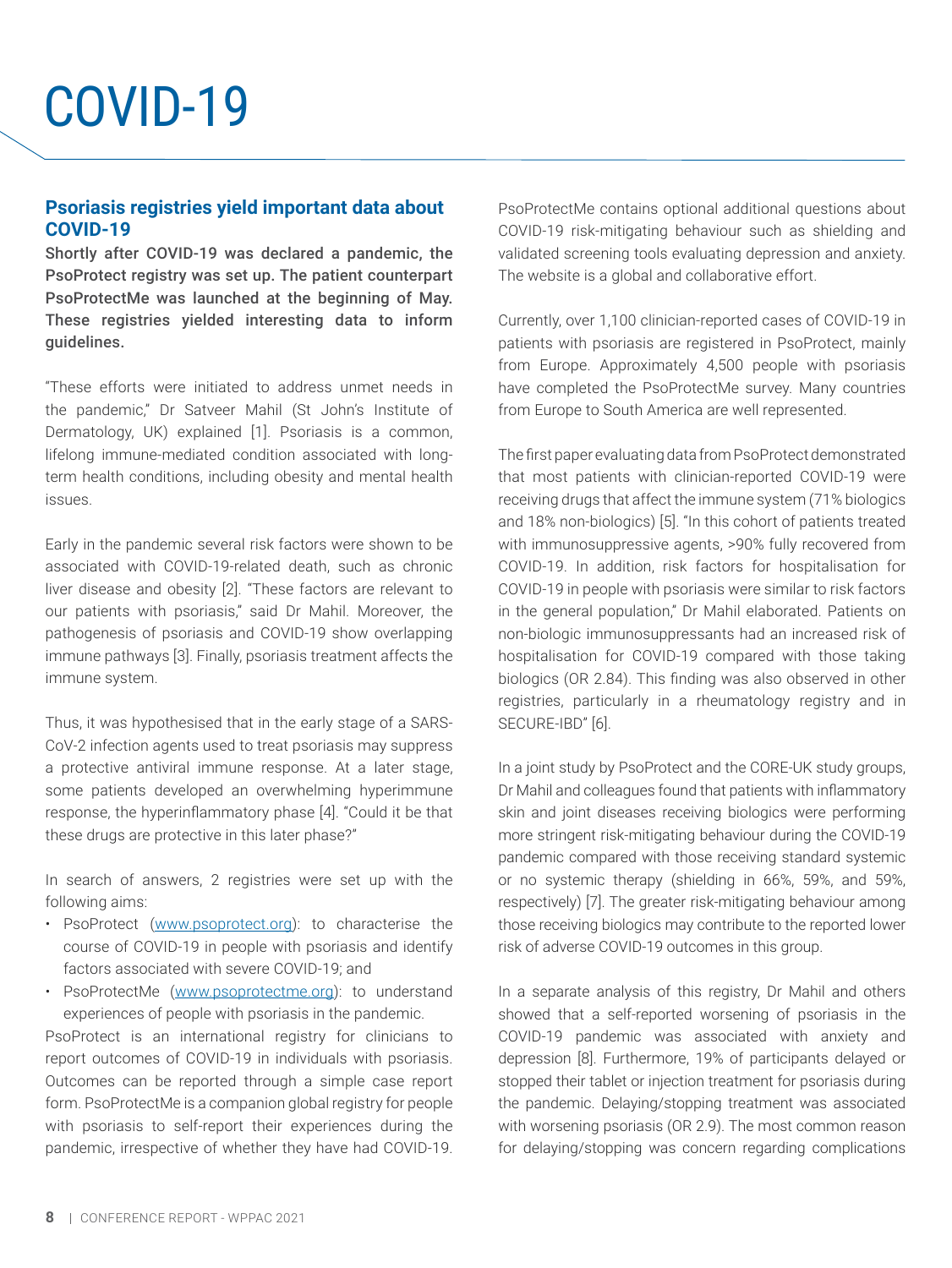<span id="page-9-0"></span>related to COVID-19. Anxiety and depression were more prevalent in those who delayed/stopped medication compared with those who continued their psoriasis treatment (42.8% vs 32.4%). These outcomes contributed to the development of a statement on COVID-19 and psoriasis by the IPC [9]. This was reflected into the National Psoriasis Foundation COVID-19 Task force Guidance for the management of psoriatic disease during the pandemic [10].

- 1. Mahil S. Psoriasis and COVID-19 Findings from PsoProtectMe. 6<sup>th</sup> World Psoriasis & Psoriatic Arthritis Conference, 30 June–3 July 2021.
- 2. [Williamson EJ, et al. Nature. 2020;584:430–6](https://pubmed.ncbi.nlm.nih.gov/32640463/).
- 3. [Schett G, et al. Nat Rev Immunol. 2020;20:271–2.](https://pubmed.ncbi.nlm.nih.gov/32296135/)
- 4. [Siddiqi HK, Mehra MR. J Heart Lung Transplant. 2020;39:405–7](https://pubmed.ncbi.nlm.nih.gov/32362390/).
- 5. [Mahil SK, et al. J Allergy Clin Immunol. 2021;147:60–71](https://pubmed.ncbi.nlm.nih.gov/33075408/). 6. [Akiyama S, et al. Ann Rheum Dis. 2020 Oct 13:annrheumdis-2020-218946.](https://pubmed.ncbi.nlm.nih.gov/33051220/)
- 7. [Mahil SK, et al. Br J Dermatol. 2021;185:80–90](https://pubmed.ncbi.nlm.nih.gov/33368145/).
- 8. [Mahil SK, et al. J Eur Acad Dermatol Venereol. 2021 Jun 17. Doi: 10.1111/jdv.17450.](https://pubmed.ncbi.nlm.nih.gov/34145643/)
- 9. IPC Statement on COVID-19 and Psoriasis, 1 September 2020.
- [www.psoriasiscouncil.org/blog/COVID-19-Statement.htm](http://www.psoriasiscouncil.org/blog/COVID-19-Statement.htm) 10. [Gelfand JM, et al. J Am Acad Dermatol. 2021;84:1254–68](https://pubmed.ncbi.nlm.nih.gov/33422626/).

#### **COVID-19 affects patients and care**

Be aware of the impact of social distancing on patients with psoriasis. "It hits them," Prof. Peter van de Kerkhof (Radboudumc, the Netherlands) emphasised [1]. Telemedicine in the treatment of psoriasis is an important 'add-on,' but not a complete replacement.

From the start of the COVID-19 pandemic to 17 May 2020, rates increased in the general population concerning anxiety (6.33% to 50.9%), depression (14.6% to 48.3%), post-traumatic stress disorder (7% to 53.8%), psychological distress (34.43% to 38%), and stress (8.1% to 81.9%) [2]. Risk factors associated with distress measures included female gender, younger age group (≤40 years), presence of chronic and psychiatric illnesses, unemployment, student status, and frequent exposure to social media and news concerning COVID-19. "One can imagine that in patients with psoriasis, in whom the social functioning is impaired and impacted by their disease, the effect of COVID-19 on mental health will be quite severe," Prof. Van de Kerkhof added.

A postal survey in Germany among patients with psoriasis (n=205) demonstrated that 19.5% missed an appointment and about 10% changed therapy due to the pandemic [3]. Treatment alterations were encouraged by patients (50%) and physicians (40%), whereas cancellations of appointments mostly occurred at patients' request (70%). Changes in treatment and appointments were associated with higher psoriasis severity scores and more frequent disease aggravations. "So, not only on the mental aspect but also on the physical aspect of psoriasis, COVID-19 has had its impact," Prof. Van de Kerkhof concluded.

#### **Telemedicine**

Telemedicine may provide an opportunity to guarantee adequate treatment of psoriasis during the pandemic. A US survey was sent out to patients who attended telehealth appointments during the COVID-19 pandemic [4]. Out of 894 invitations sent, 168 patients completed this survey. Respondents most commonly liked telemedicine because of time efficiency (81.1%), not requiring transportation (74.2%), and maintaining social distancing (73.6). On the other hand, the most common reasons respondents did not like telemedicine were due to lack of physical touch with the doctor (26.8%) and the feeling they received an inadequate assessment (15.7%) because the doctor had not really seen their skin. Few patients reported that they were unlikely to undertake another telemedicine visit (9.94%) or recommend a telemedicine visit to others (6.92%).

Because the regulations for telemedicine were not always optimal during the COVID-19 pandemic, authors from France and Italy published a call to action and suggested a framework for telemedicine in healthcare [5]. Their first recommendation was to integrate telemedicine into international and national guidelines for public health. Secondly, the definition of national regulations and funding of frameworks for telemedicine should be optimised. Thirdly, they advised that a communication toolkit should exist to inform and educate the population on the adequate use of telemedicine.

A controlled trial [\(NCT02358135\)](https://clinicaltrials.gov/ct2/show/NCT02358135) randomised adults with psoriasis to online care (n=148) or in-person care (n=148) [6]. Between-group differences in the Psoriasis Area and Severity Index (PASI) score and body surface area (BSA) were within prespecified equivalence margins. "So, these methods of care can be performed quite well," concluded Prof. Van de Kerkhof.

There are some difficulties with telemedicine. Firstly, special regions are either embarrassing for the patient or difficult to visualise, such as lesions in the genital area or on the elbow or scalp. Also, the inspection of the entire body surface is difficult with telemedicine. In-person consultation provides the best empathic interaction. Investigation of the joint, tendinitis, and dactylitis, as well as screening for uveitis, inflammatory bowel disease, and auto-immune disease is difficult via the internet.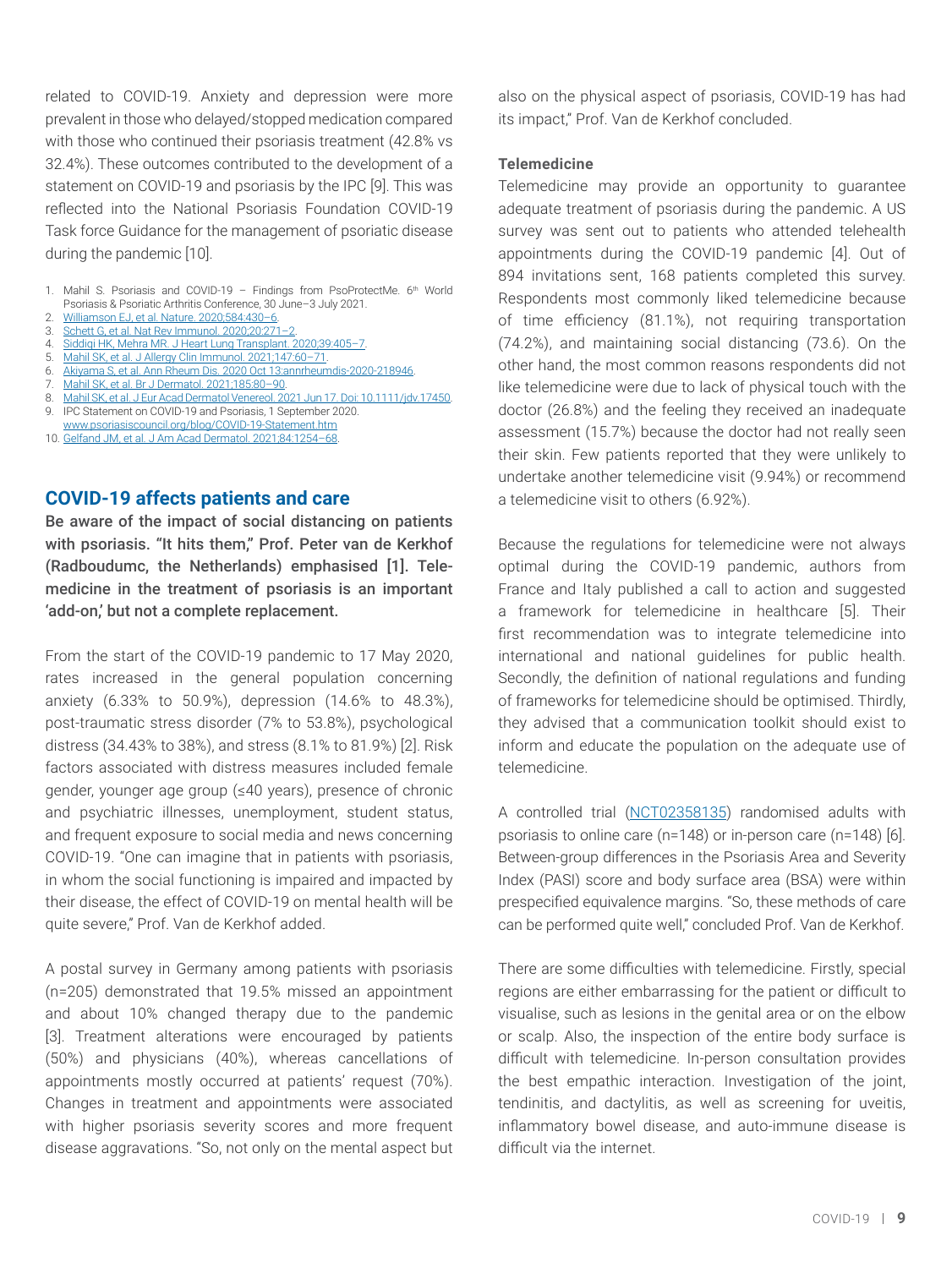- <span id="page-10-0"></span>1. Van de Kerkhof, P. Insights on how COVID-19 affects the care of patient: Innovations in the research landscape in the past year. 6<sup>th</sup> World Psoriasis & Psoriatic Arthritis Conference, 30 June–3 July 2021.
- 2. [Xiong J, et al. J Affect Disord. 2020;277:55–64.](https://pubmed.ncbi.nlm.nih.gov/32799105/)
- 3. [Ninosu N, et al. Eur J Dermatol. 2021;31:183–91](https://pubmed.ncbi.nlm.nih.gov/33871361/). 4. [Yeroushalmi S, et al. J Drugs Dermatol. 2021;20:178–83](https://pubmed.ncbi.nlm.nih.gov/33538563/).
- 5. [Ohannessian R, et al. JMIR Public Health Surveill. 2020;6:e18810](https://pubmed.ncbi.nlm.nih.gov/32238336/).
- 6. [Armstrong AW, et al. JAMA Netw Open. 2018;1:e183062](https://pubmed.ncbi.nlm.nih.gov/30646223/).

#### **Vaccination feasible in people with psoriatic disease**

When the first SARS-CoV-2 vaccines were registered, there was particularly discussion about the RNA-based vaccines [1]. In the general population, antibodies have been shown to develop after 2 vaccination steps, independent of the age of the vaccinated people [2,3]. Whether patients with chronic inflammatory diseases are sufficiently protected remained a matter of debate, as well as the potential differences between patients receiving conventional disease-modifying drugs or biologics.

A large international trial showed that SARS-CoV-2 mRNA vaccines lead to the development of antibodies in immunosuppressed patients without considerable side effects or induction of disease flares [2]. These early data were reassuring because they demonstrated that patients with psoriasis and psoriatic arthritis (PsA), even under treatment, will develop a high level of neutralising antibodies and/ or protective antibodies against SARS-CoV-2 vaccination during therapy. This study showed no major difference between healthy adults and patients concerning adverse events after vaccination. Fever was more often seen in the healthy group (13.5%) compared with the patient group (0%).

#### **EuroGuiDerm Guideline**

The EuroGuiDerm Guideline for the systemic treatment of psoriasis vulgaris recommends vaccinating people with psoriatic disease with the approved vaccines [4]. "Until now, there is no scientific reason to deviate from this first recommendation," argued Prof. Ulrich Mrowietz (University Medical Centre Schleswig-Holstein, Germany) [5].

The second guideline recommendation is that psoriasis treatment with any approved medication should not be interrupted during the phase of vaccination. However, immunosuppressive drugs may be shortly interrupted because the antibody response might be ameliorated by taking these drugs. According to currently available data, other drugs do not seem to cause any problem in combination with a COVID-19 vaccination.

Thirdly, the EuroGuiDerm Guideline stated that full protection from vaccination is not guaranteed for every person. Prof. Mrowietz advises recommending patients taking immunosuppressive drugs to continue with the common measures for disease prevention, such as wearing masks and keeping distance from other people, particularly those who have not been vaccinated yet. The last recommendation is that people with psoriasis should be receiving other vaccines, such as against influenza and *pneumococci*.

- [Sharma O, et al. Front Immunol. 2020;11:585354](https://pubmed.ncbi.nlm.nih.gov/33163000/)
- 2. [Polack FP, et al. N Engl J Med. 2020;383:2603–15](https://pubmed.ncbi.nlm.nih.gov/33301246/).
- 3. [Anderson EJ, et al. N Engl J Med. 2020;383:2427–38.](https://pubmed.ncbi.nlm.nih.gov/32991794/)
- 4. [Living EuroGuiDerm Guideline for the systemic treatment of psoriasis vulgaris.](https://www.edf.one/home/Guidelines/EuroGuiDerm-psoriasis-vulgaris.html)  [July 2020](https://www.edf.one/home/Guidelines/EuroGuiDerm-psoriasis-vulgaris.html).
- 5. Mrowietz U. COVID-19: Vaccination against SARS-CoV-2 in people with psoriatic disease. 6th World Psoriasis & Psoriatic Arthritis Conference, 30 June–3 July 2021.

#### **Low COVID-19 risk for patients with psoriasis on biologic treatment**

Patients with moderate-to-severe psoriasis treated with a biologic drug have a similar or possibly lower risk of contracting COVID-19 compared with the general population (0.3% vs 1.8%) [1]. This was found in a multicentre cohort study from Canada, awarded the 'Best young researcher poster' at the WPPAC Congress. These findings can guide physicians in continuing biologic therapy during the pandemic.

The COVID-19 pandemic has underlined an urgent need for adequate treatment, especially for people living with psoriatic disease and other chronic illnesses. During these uncertain times, many patients have been inquiring whether they should interrupt their treatment.

Previously, Dr Jorge Georgakopoulos (University of Toronto, Canada) and colleagues demonstrated that very few patients (1.1%) discontinued biologic therapy due to concerns regarding COVID-19 complications [2]. Around the same time, the European and American dermatology guidelines were published, which recommend continuing biologic therapy in patients who have not tested positive for or exhibited signs and/or symptoms of COVID-19. If these signs and symptoms are present or a patient is SARS-CoV-2-positive, the advice is to postpone biologic therapy.

The current multicentre, retrospective cohort study evaluated adult and paediatric patients treated with a biologic for moderate-to-severe psoriasis since the onset of the global pandemic [1]. Of 2,647 patients on biologic therapy who met the inclusion criteria, only 9 patients (0.3%) had a confirmed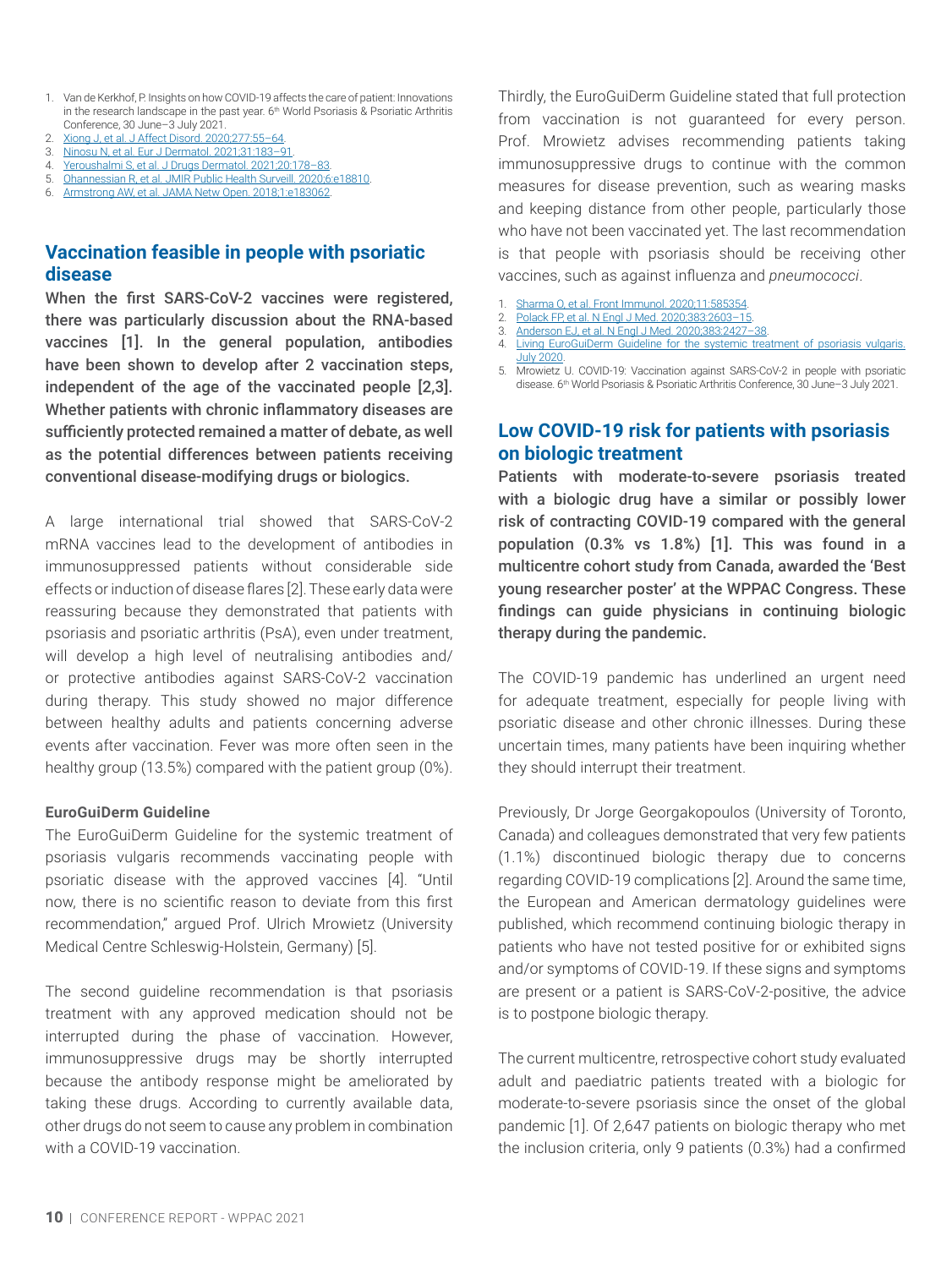<span id="page-11-0"></span>SARS-CoV-2 infection. Symptoms of COVID-19 were present in 6 of these patients (67%); 3 patients (33%) were asymptomatic carriers. Of the 9 infected patients, 6 (67%) discontinued biologic therapy due to COVID-19.

These results suggest that interrupting biologic treatment should be reserved for clinically unwell patients because symptoms for COVID-19-positive patients with psoriasis on a biologic were mild and no patients required oxygenation or hospitalisation.

- 1. Georgakopoulos JA. Incidence and prognosis of COVID-19 in psoriasis patients on biologic therapy: a multicenter retrospective cohort study. Poster P87, 6th World Psoriasis & Psoriatic Arthritis Conference, 30 June–3 July 2021.
- 2. [Georgakopoulos JR, Yeung J. J Cutan Med Surg. 2020;24:424–5.](https://pubmed.ncbi.nlm.nih.gov/32475151/)

### Pathogenesis and the Gut-Skin Axis

#### **Psoriasis: Disrupted gut-skin axis**

An evolving field is the impact of microbiota and the intestinal barrier on the pathophysiology of chronic inflammatory diseases, including psoriasis and psoriatic arthritis. Psoriasis contributes to the disruption of the intestinal barrier integrity and to the translocation of bacterial metabolites. This can activate the inflammatory response, leading to the exacerbation of skin lesions.

Increasing evidence from experimental and clinical studies suggests an important role for the interaction between an altered intestinal microbiome (dysbiosis), intestinal barrier damage, and the immune system in the pathogenesis of psoriasis. These findings triggered research towards the gut-skin axis.

Dr Mariusz Sikora (Medical University of Warsaw, Poland) and colleagues studied the influence of the disease activity of psoriasis on the intestinal barrier permeability and the blood concentration of bacterial metabolites and its clinical implications, such as the presence of gastrointestinal symptoms and psoriasis comorbidities [1].

Patients with mild-to-severe plaque psoriasis (n=120) were included. Intestinal barrier integrity was assessed using serum concentrations of claudin-3, a modulator of intestinal tight junctions, and with intestinal fatty acid-binding protein, a marker of enterocyte damage. The levels of these markers were significantly higher in patients with psoriasis compared with healthy controls (P<0.001 and P<0.05, respectively).

The concentration of the gut microbiota-associated metabolites trimethylamine N-oxide (TMAO) and indoxyl sulphate were measured with high-performance liquid chromatography. The concentration of TMAO positively correlated with the cardiovascular risk, calculated according to the Framingham and QRISK-2 scales (r=0.679; P<0.05). Translocation of bacterial metabolites through an altered intestinal barrier in psoriasis is a potential mechanism linking gut dysbiosis to increased cardiovascular risk.

Further research on the intestinal barrier is needed to get a better understanding of the impact this may have on skin lesions. Potential treatments that are impacting gut microbiota, such as faecal transplantation, probiotics, prebiotics, antibiotics, and molecules affecting intestinal barrier permeability are being intensively studied as therapies that can potentially break the vicious circle affecting the disrupted gut-skin axis in patients with psoriasis.

1. Sikora M. Intestinal barrier and gut microbiota-derived metabolites in the pathophysiology of psoriasis. Poster P58, 6<sup>th</sup> World Psoriasis & Psoriatic Arthritis Conference, 30 June–3 July 2021.

#### **Psoriasis associated with increased duodenum inflammation**

The duodenum of patients with psoriasis is characterised by subclinical inflammation. In half of patients, the gut mucosa had an increased permeability. This study, which was awarded the best scientific poster, fits well into the discussion about the gut-skin axis and the importance of the microbiome in psoriasis and psoriatic arthritis (PsA).

Psoriasis has a known association with inflammatory bowel disease (IBD) in terms of comorbidity, with a similar clinical course and some overlap in genotype. Even patients with psoriasis who do not have IBD are more likely to suffer from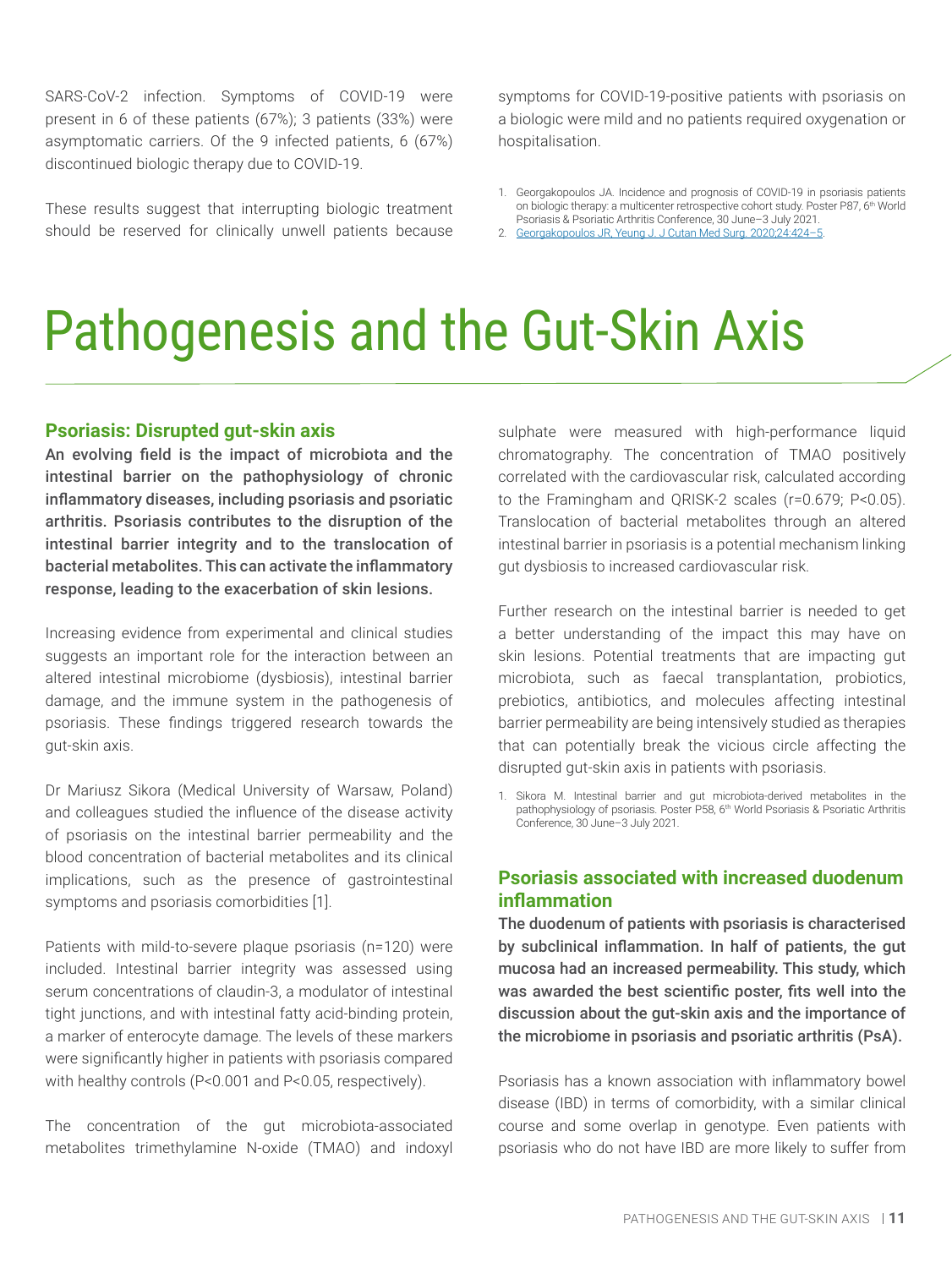<span id="page-12-0"></span>gastrointestinal symptoms. Studies from the 1990s showed increased numbers of eosinophilic granulocytes and mast cells in the duodenal mucosa of patients with psoriasis. In ulcerative colitis, these 2 cell types are implicated in increased intestinal permeability. Therefore, Prof. Maria Lampinen (Uppsala University, Sweden) and colleagues aimed to investigate the role of these cell types in patients with psoriasis [1].

The current study included 18 patients with psoriasis and 15 healthy controls. None of the participants had any gastrointestinal diagnosis. Biopsy samples were collected both from the duodenum and from the sigmoid colon. No visible inflammation was observed in the intestine of the patients, nor did the pathologist see any signs of damage.

The expression of several types of immune cells was assessed with immunohistochemistry and flow cytometry. Interestingly, not only were increased numbers of eosinophils and mast cells found, but also increased numbers of proinflammatory macrophages and cytotoxic CD8-positive T cells, which had increased expression of the activation marker CD69. Eosinophils were also activated, with increased expression of CD66b, a marker for degranulation.

These results suggest that, even in the absence of apparent inflammation, the intestinal immune cells in patients with psoriasis have an increased potential for inflammatory responses.

1. Lampinen M. Subclinical inflammation in the duodenum with increased numbers of activated immune cells in patients with mild to moderate psoriasis. Poster P17, 6th World Psoriasis & Psoriatic Arthritis Conference, 30 June–3 July 2021.

#### **Whole-exome sequencing to study the underlying pathogenesis of psoriasis**

Using laser-capture microdissection and subsequent whole-genome sequencing, Mr Sigurgeir Olafsson (University of Cambridge, UK) and colleagues were able to analyse skin biopsies from many patients with psoriasis vulgaris [1]. This technique of whole-exome sequencing will improve understanding of the underlying pathogenesis of psoriasis vulgaris.

Somatic mutations may contribute to the pathogenesis of complex diseases. Also, chronic inflammation can affect disease progression. Although the hyperproliferation of keratinocytes is associated with the disease status of psoriasis, no differences have been observed in the clonal composition of lesional and non-lesional epidermis. The current study aimed to investigate these differences.

In this study, laser-capture microdissection was used to isolate 140 small samples of epidermis from 16 patient donors. Afterwards, these samples were assessed by whole-exome sequencing. In previous studies, hundreds of oncogenic mutations have been found in each square centimetre of skin.

Using a special method called dNdScv, 4 genes were identified that are potentially involved in psoriasis vulgaris. One of these genes, *GXYLT1*, has not been identified in previous studies. In samples from 1 patient who had previously been treated with psoralens plus UVA, thousands of mutations per exome were found. These findings suggested psoralens plus UVA treatment to be highly mutagenic, causing a characteristic mutational signature.

This study describes the clonal structure, mutation burden, and positive selection operating in lesional and non-lesional skin biopsies from patients with psoriasis. In this preliminary data, differences associated with psoriasis were not readily apparent.

Mr Olafsson and colleagues plan to sequence approximately 1,200 exomes from 110–120 patients as part of this project. They will compare lesional and non-lesional skins in terms of their mutation burden, clonal structure, mutagen activity, and selection landscape.

1. Olafsson S. Whole-exome sequencing of hundreds of biopsies reveals the somatic evolutionary landscape of psoriatic skin. Poster P52, 6<sup>th</sup> World Psoriasis & Psoriatic Arthritis Conference, 30 June–3 July 2021.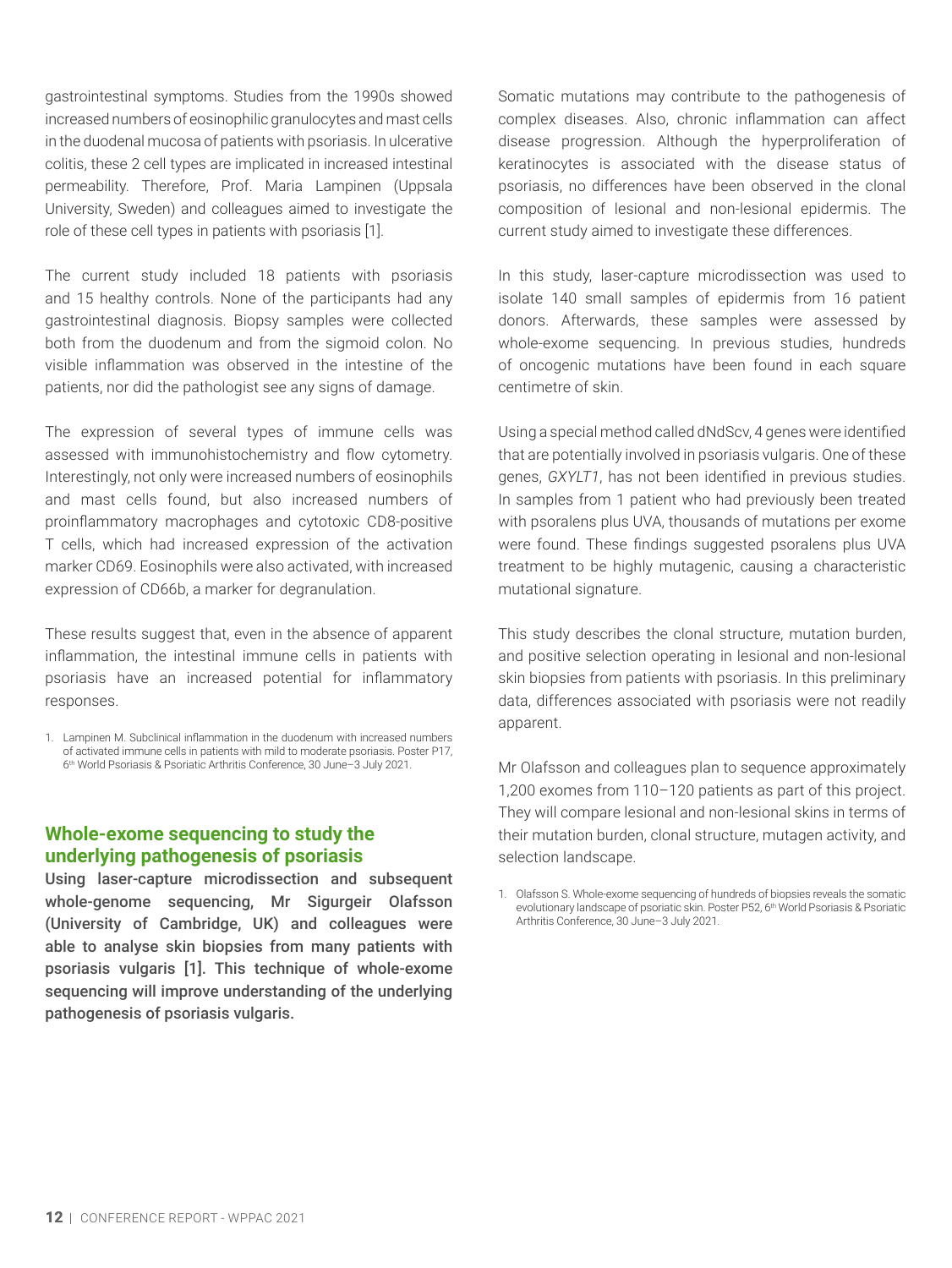## <span id="page-13-0"></span>Treatment Guidelines

#### **Pan-European guidelines for the treatment of psoriasis and comorbid conditions**

Recently, guidelines for the treatment of psoriasis have been developed under the umbrella of a new system called EuroGuiDerm, a pan-European initiative launched by the European Dermatology Forum and supported by many national dermatological societies to develop high-quality joint European guidelines [1]. Guideline coordinator Prof. Alexander Nast (Charité Universitätsmedizin Berlin, Germany) gave an excellent overview of the development and recommendations of these and previous guidelines [2].

Most recommended treatments in the EuroGuiDerm guidelines are quite familiar [1]. "We still have the traditional treatments (i.e. acitretin, ciclosporin, fumarates, and methotrexate) as first-line. Some patients bypass the firstline treatments, going directly into other treatment options, especially in severe cases if treatment success cannot be expected with the conventional drugs," Prof. Nast explained.

#### **Efficacy compared**

A network meta-analysis, which was used as an evidence basis for the guidelines, provided estimates of all pairwise intervention comparisons that are connected within a network, including those that have never been directly compared in randomised controlled trials, the latter being referred to as indirect evidence [3]. "There are some pronounced differences in the efficacy," Prof. Nast mentioned (see Figure). Safety is more difficult to compare because different side effects cannot be grouped easily.

The guidelines contain detailed advice on the use of each individual drug. Important factors to consider are lab controls, adverse drug reactions, special considerations during treatment, contraindications, and drug interactions.

#### **Management of PsA**

How should patients with psoriasis and concomitant psoriatic arthritis (PsA) be managed? The guidelines recommend starting a conventional synthetic DMARD (preferably methotrexate) early to prevent disease progression and erosive destruction of joints for patients with moderateto-severe psoriasis and peripheral active joint involvement despite the usage of NSAIDs. Alternatively, glucocorticoid site injections in case of poor prognosis due to polyarthritis, increased inflammatory markers and erosive changes, and extra-articular musculoskeletal manifestations.

For inadequately responding patients after ≥1 synthetic DMARD, the use of biological DMARDs is recommended as monotherapy or in combination with synthetic DMARDs. Concerning efficacy for patients with PsA, a subsequent systematic review was published [4]. "The differences are much less pronounced compared with the treatment of plaque-type psoriasis," Prof. Nast explained. Taken together in a decision aid, methotrexate is first-line treatment of psoriasis with joint involvement. "If this does not work, biologics should be considered next."

#### **Management of comorbid IBD**

How should patients with psoriasis with comorbid inflammatory bowel disease (IBD) be managed? "This is a

| <b>Drugs</b>                                  | <b>RR</b>           |   |                                                 |                          |     |  |
|-----------------------------------------------|---------------------|---|-------------------------------------------------|--------------------------|-----|--|
| <b>Acitretin</b>                              | 2.13                |   | т                                               |                          |     |  |
| <b>Fumaric acid</b>                           | 3.65                |   | $\blacksquare$<br>п<br>$\overline{\phantom{a}}$ |                          |     |  |
| <b>Apremilast</b>                             | 7.30                |   | н                                               | -<br>⊣                   |     |  |
| <b>Tofacitinih</b>                            | 8.19                |   |                                                 | $- +$                    |     |  |
| <b>Etanercept</b>                             | 9.72                |   |                                                 | <b>HEH</b>               |     |  |
| <b>Methotrexate</b>                           | 9.78                |   |                                                 | $-$                      |     |  |
| <b>Ciclosporin</b>                            | 9.88                |   |                                                 | -<br>⊣                   |     |  |
| <b>Certolizumab</b>                           | 12.11               |   |                                                 | $- -$                    |     |  |
| <b>TYK2 inhibitor</b>                         | 13.99               |   |                                                 |                          |     |  |
| <b>Tildrakizumab</b>                          | 17.08               |   |                                                 | $-$                      |     |  |
| <b>Ustekinumab</b>                            | 17.17               |   |                                                 | <b>HEH</b>               |     |  |
| <b>Adalimumab</b>                             | 17.82               |   |                                                 | <b>HEMI</b>              |     |  |
| <b>Brodalumab</b>                             | 21.96               |   |                                                 | <b>HEH</b>               |     |  |
| <b>Secukinumab</b>                            | 23.97               |   |                                                 | <b>HEH</b>               |     |  |
| Guselkumab                                    | 25.84               |   |                                                 | $-$                      |     |  |
| <b>Risankizumah</b>                           | 27.67               |   |                                                 | $- +$                    |     |  |
| <b>Ixekizumab</b>                             | 28.12               |   |                                                 | <b>HEH</b>               |     |  |
| <b>Infliximab</b>                             | 29.52               |   |                                                 | $\overline{\phantom{a}}$ |     |  |
| <b>Bimekizumab</b>                            | 58.64               |   |                                                 |                          |     |  |
|                                               |                     | г | Т                                               | т                        |     |  |
|                                               | 0.2<br>$\mathbf{1}$ |   | 5                                               | 20                       | 100 |  |
|                                               |                     |   |                                                 |                          |     |  |
| <b>Favours placebo</b><br><b>Favours drug</b> |                     |   |                                                 |                          |     |  |

Figure: PASI 90: Relative effects from the network meta-analysis against placebo [3]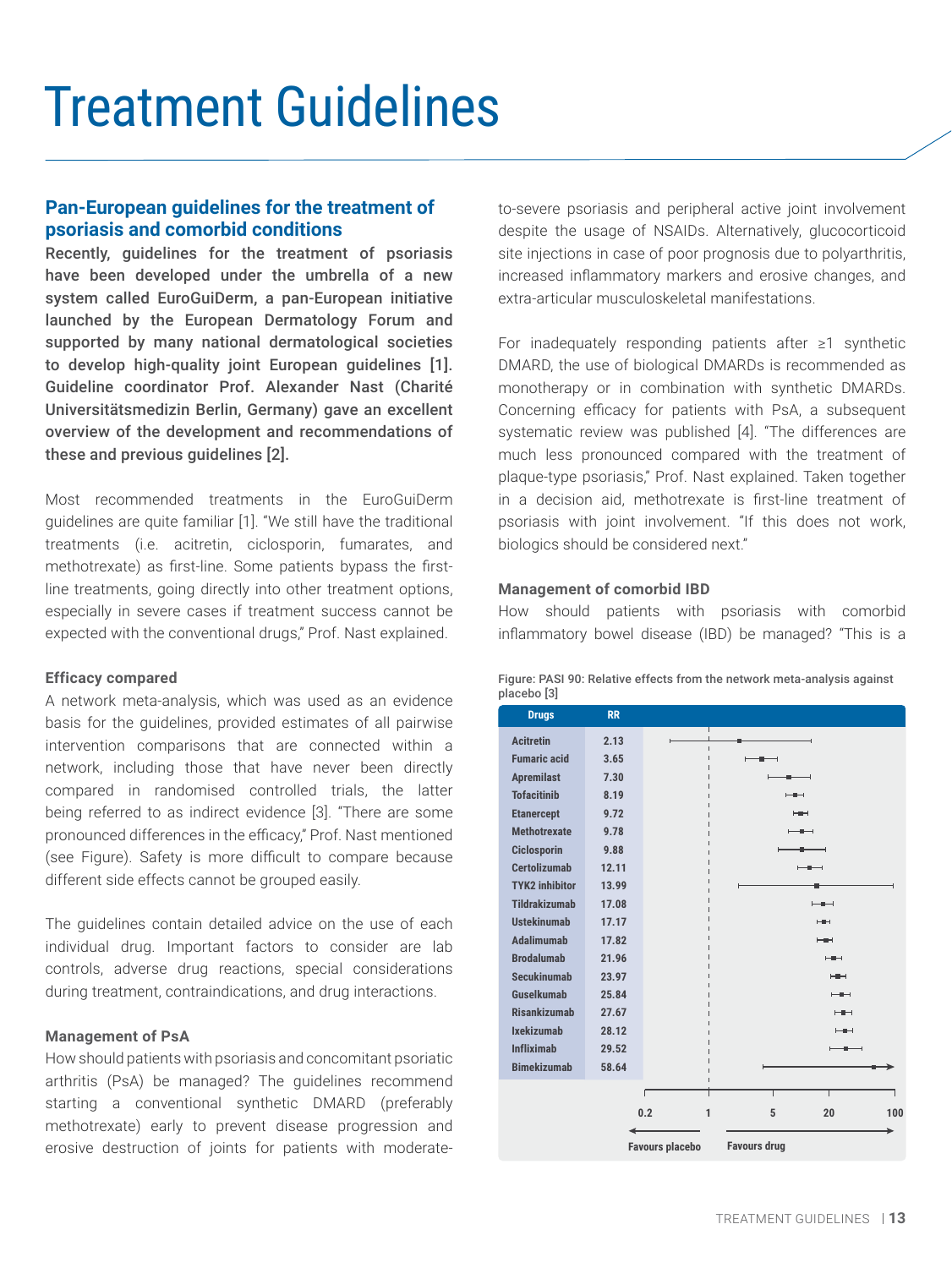<span id="page-14-0"></span>patient group where we have to be careful," Prof. Nast stressed. IL-17 blockers are not strongly recommended. Ustekinumab is a better option. The choice after that is anti-IL-23. "If you need a cheaper option or an oral treatment, we also give guidance on that, with methotrexate being preferred for Crohn's disease and ciclosporin for ulcerative colitis," Prof. Nast concluded.

- 1. Living EuroGuiDerm Guideline for the systemic treatment of psoriasis vulgaris. July 2020. [https://www.edf.one/home/Guidelines/EuroGuiDerm-psoriasis](https://www.edf.one/home/Guidelines/EuroGuiDerm-psoriasis-vulgaris.html)[vulgaris.html](https://www.edf.one/home/Guidelines/EuroGuiDerm-psoriasis-vulgaris.html)
- 2. Nast A. Treatment guidelines/best practice psoriasis. 6<sup>th</sup> World Psoriasis & Psoriatic Arthritis Conference, 30 June–3 July 2021.
- 3. [Sbidian E, et al. Cochrane Database Syst Rev. 2020;1:CD011535.](https://pubmed.ncbi.nlm.nih.gov/31917873/)
- 4. [Dressler C, et al. J Eur Acad Dermatol Venereol. 2019;33:1249-60.](https://pubmed.ncbi.nlm.nih.gov/30735612/)

#### **Psoriatic arthritis: Guidelines and best practice**

In recent years, many treatment options for patients with psoriatic arthritis (PsA) have become available, in addition to the traditional adjunctive drugs and DMARDs. These include biologic agents, targeted synthetic DMARDs, JAK inhibitors, PDE4 inhibitors, and many agents in development [1].

Prof. Philip Mease (Swedish Medical Center, WA, USA) discussed several new drugs on the block, with a focus on drugs that have recently been approved or will be approved in the near future, including IL-17 blockers, IL-23 blockers, and JAK inhibitors [2,3]. Results from the phase 2b BE ACTIVE study [\(NCT02969525\)](https://clinicaltrials.gov/ct2/show/NCT02969525) on IL-17A/F blocker bimekizumab and the phase 3 PATERA study [\(NCT03598751\)](https://clinicaltrials.gov/ct2/show/NCT03598751) on IL-17A blocker netakimab are promising [4,5]. "We see good musculoskeletal and skin responses with these medications," Prof. Mease mentioned, "with a safety profile similar to other IL-17 inhibitors." Another monoclonal antibody in development is izokibep (ABY-035), a unique bispecific, small molecule potently binding IL-17A and albumin.

IL-23 blockers that are approved for psoriasis and in the pipeline for psoriatic arthritis include risankizumab and tildrakizumab. The IL-23 blocker guselkumab has been approved for both psoriasis and psoriatic arthritis. Unlike the rapid effect observed with some biologics, these drugs may take up to 24 weeks to get a full response. The JAK1 inhibitor upadacitinib and the oral, selective TYK2 inhibitor deucravacitinib have shown promise as well [6,7]. "These new drugs show efficacy and are relatively safe for use in this patient group. Taken together, all treatments we are now able to work with for PsA have the capability of getting a patient in low disease activity or remission, which is a treatment target for us," Prof. Mease concluded.

#### **Heterogeneous pathogenesis and treatment**

"A frequently asked question is how to use all these new agents to optimise care for our patients. That is part of the rationale for the creation of treatment recommendations and guidelines," Prof. Arthur Kavanaugh (University of California, USA) explained. Management of PsA can be challenging due to its heterogeneity. "We need to choose the treatment that offers the best improvement to the patient across all the affected domains (see Figure)."

#### **Guidelines since 2009**

In 2009, the Group for Research and Assessment of Psoriasis and Psoriatic Arthritis (GRAPPA) published treatment recommendations [9]. The disease was divided into different domains. "Various therapies will work to different extents for different domains specifically. Relatively few choices were available back then, but I think the overall schema is still reasonable," explained Prof. Kavanaugh.



#### Figure: Putative immunopathogenesis of PsA [8]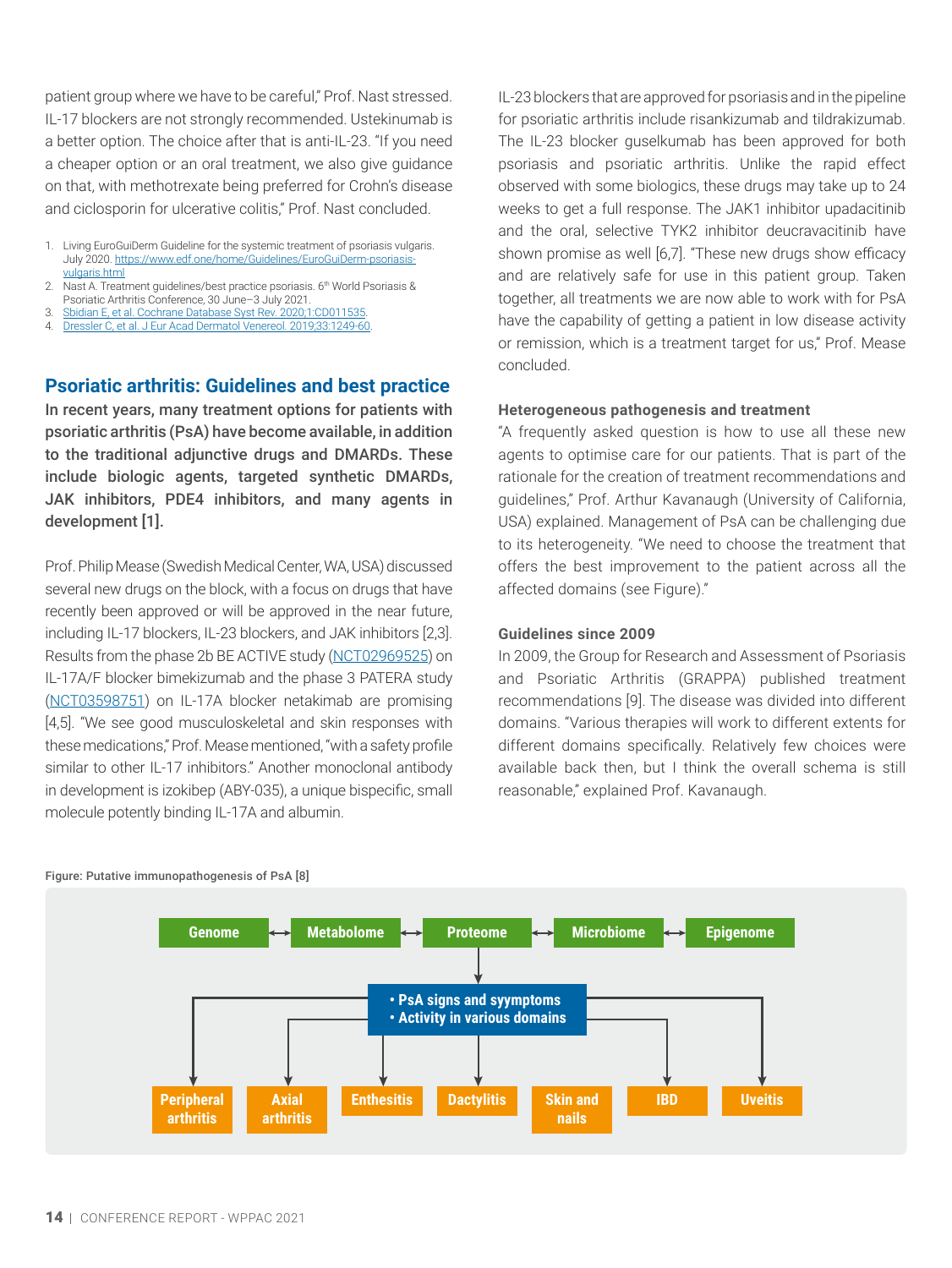<span id="page-15-0"></span>In the last years, these and other guidelines were regularly updated. In 2018, the guidelines of the American College of Rheumatology (ACR) and the National Psoriasis Foundation (NPF) for the treatment of PsA [10]. One year later, the most recent joint guidelines of the American Academy of Dermatology (AAD) and the NPF was published [11]. In 2019, the EULAR developed recommendations for the treatment of PsA [12].

"The 3rd edition of GRAPPA's treatment recommendations are a work in progress" [13]. In this version, comorbidities have been broken down into comorbidities and associated conditions. These are important for the choice of treatment for an individual patient.

#### **Interpretations, unmet needs, and future directions**

Prof. Kurt de Vlam (UZ Leuven, Belgium) emphasised that these new drugs are a "tremendous improvement for our patients," but added that not all treatment classes are effective across all key domains of PsA [14].

Prof. Kilian Eyerich (Karolinska Institute, Sweden) and Dr Laura Coates (University of Oxford, UK) discussed unmet needs in the treatment of PsA from a dermatology and rheumatology point of view, respectively. These include the lack of predictive tools, the relatively better treatment outcomes on skin lesions compared with joint problems of PsA, and the need for personalised medicine in PsA. "We still do not know definitively which drug should be given to which patient," Dr Coates acknowledged.

In the future, Prof. Kavanaugh expects that there will be drugs with new mechanisms of action, combination therapy with different DMARDs and biological DMARDs, and targeted therapy based on cellular and clinical phenotypes. "It is an exciting time for the treatment of PsA, for clinicians and hopefully also for patients."

- 1. Kavanaugh A. Treatment guidelines/best practice PsA. 6<sup>th</sup> World Psoriasis & Psoriatic Arthritis Conference, 30 June–3 July 2021.
- 2. Mease P. New treatments/pipeline PsA. 6<sup>th</sup> World Psoriasis & Psoriatic Arthritis Conference, 30 June–3 July 2021.
- 3. [Mease PJ. Rheum Dis Clin North Am. 2015;41:723–38](https://pubmed.ncbi.nlm.nih.gov/26476229/).
- 4. [Ritchlin CT, et al. L17, ACR 2018, 19—24 October, Chicago, USA](https://acrabstracts.org/abstract/dual-neutralization-of-il-17a-and-il-17f-with-bimekizumab-in-patients-with-active-psa-results-from-a-48-week-phase-2b-randomized-double%E2%80%91blind-placebo-controlled-dose-ranging-study/).
- 5. [Korotaeva T, et al. OP0226, EULAR 2020, 3–6 June](https://ard.bmj.com/content/79/Suppl_1/141).
- 6. [McInnes I, et al. LB0001, EULAR 2020, 3–6 June](https://ard.bmj.com/content/79/Suppl_1/16.2).
- 7. [Armstrong A, et al. POS1042, EULAR 2021, 2–5 June](https://ard.bmj.com/content/80/Suppl_1/795.1).
- 8. [Bravo A, Kavanaugh A. Nat Rev Rheumatol. 2019;15:645–56](https://pubmed.ncbi.nlm.nih.gov/31485004/).
- 9. [Ritchlin CT, et al. Ann Rheum Dis. 2009;68:1387–94.](https://pubmed.ncbi.nlm.nih.gov/18952643/)
- 10. [Singh JA, et al. Arthritis Rheumatol. 2019;71:5–32](https://pubmed.ncbi.nlm.nih.gov/30499246/).
- 11. [Elmets CA, et al. J Am Acad Dermatol. 2019;80:1073–113.](https://pubmed.ncbi.nlm.nih.gov/30772097/) 12. [Gossec L, et al. Ann Rheum Dis. 2020;79:700–12](https://pubmed.ncbi.nlm.nih.gov/32434812/).
- 13. [Coates LC, et al. J Rheumatol. 2021:jrheum.201681](https:/pubmed.ncbi.nlm.nih.gov/33589547).
- 14. De Vlam K, Eyerich K, Coates L. Symposium: 20 years of biologics. 6th World Psoriasis & Psoriatic Arthritis Conference, 30 June–3 July 2021.

# Cardiovascular Comorbidities

#### **Patients with PsA have a higher cardiovascular risk**

Cardiovascular (CV) comorbidities are a large problem for patients with psoriatic diseases. A cross-sectional, observational, comparative study from Mexico, awarded the *Nature Reviews Rheumatology* poster prize, discussed a practical solution to try and improve the calculation of the CV risk [1].

Due to a higher prevalence of CV risk factors and diseaserelated characteristics such as systemic inflammation, patients with psoriatic arthritis (PsA) have a higher risk of developing a CV event than the general population. Although multiple algorithms exist that can estimate the CV risk for the general population, no such algorithm exists for patients with PsA. Existing algorithms underestimate the real CV risk of patients with PsA. This could be attributed to the fact that these algorithms do not include disease characteristics that can affect the CV prognosis of patients with PsA. Therefore, a carotid ultrasound should be done to correctly classify the CV risk of patients with PsA and identify those who would benefit from an opportune treatment.

The current cross-sectional, observational, comparative study included 75 patients (aged 40–75 years) who fulfilled the 2006 CASPAR criteria and 75 controls without PsA matched by age, sex, and comorbidities. The results were presented by Dr Natalia Guajardo-Jauregui (Autonomous University of Nuevo León, Mexico).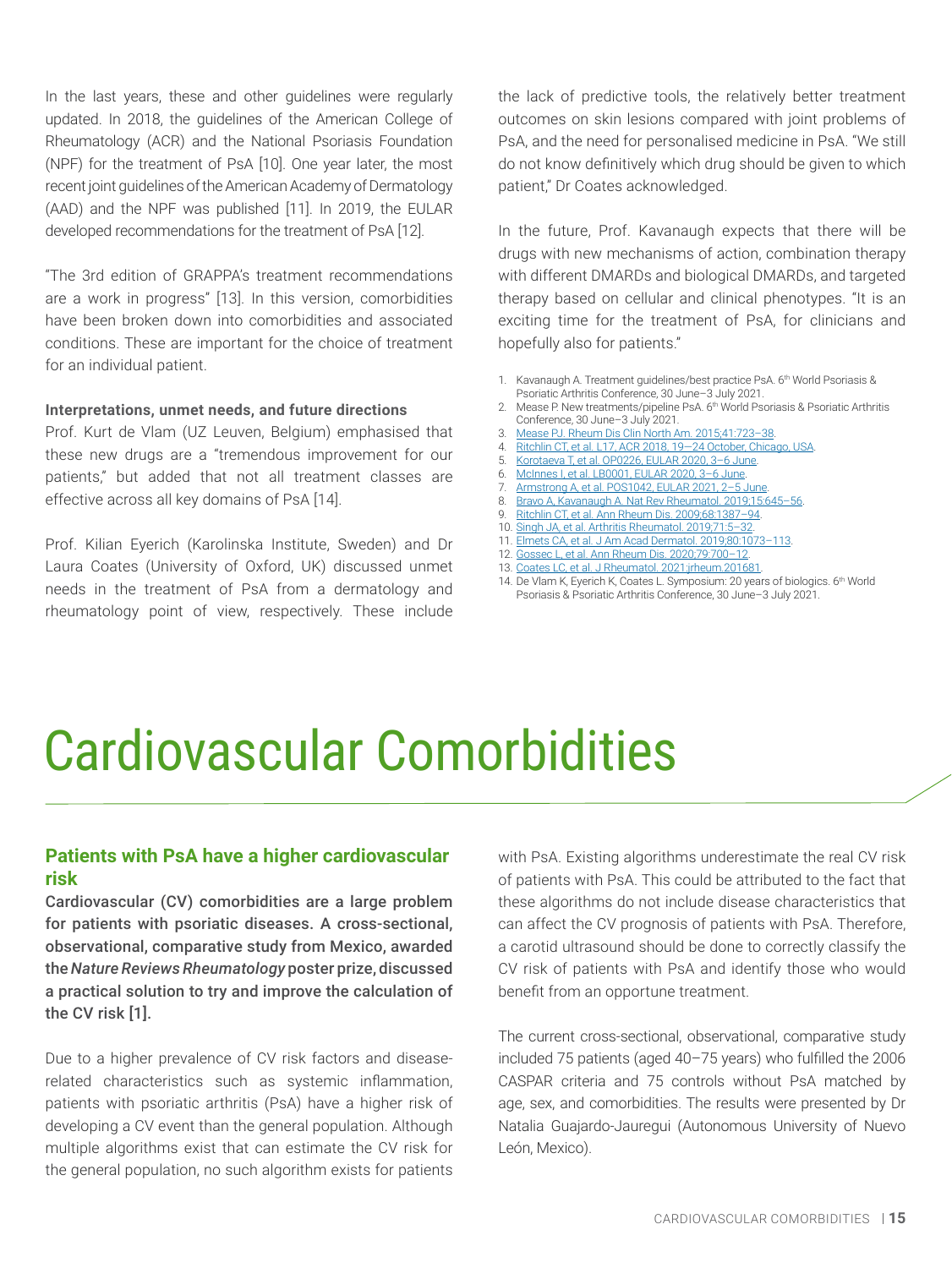<span id="page-16-0"></span>CV risk was evaluated according to 6 CV risk algorithms: Framingham Risk Score (FRS)-lipids, FRS-BMI, American College of Cardiology and American Heart Association Risk Algorithm (ASCVD), Systemic Coronary Risk Evaluation (SCORE), QRISK3, and Reynolds Risk Score (RRS).

Age and sex were similar in the 2 groups. The mean age was 54 years and 57.3% were women in both groups. The results indicated that the presence of carotid plaque was more prevalent in patients with PsA compared with healthy controls: 44.0% versus 26.7% (P=0.026). When comparing the CV risk reclassification to a higher risk category, a difference was found in 5/6 CV algorithms.

A CV risk reclassification to a higher risk category after carotid ultrasound and presence of carotid plaque was more prevalent in patients with PsA than in controls. Performing a carotid ultrasound as part of the CV evaluation of these patients is essential, argued Dr Guajardo-Jauregui, for CV risk algorithms are insufficient to identify patients who would benefit from an opportune treatment.

1. Guajardo-Jauregui N. Cardiovascular risk reclassification according to traditional cardiovascular risk algorithms and a carotid ultrasound in Psoriatic Arthritis patients. Poster P9, 6<sup>th</sup> World Psoriasis & Psoriatic Arthritis Conference, 30 June-3 July 2021.

#### **Potential role of inflammation in cardiovascular comorbidity**

Systemic inflammation appears to play a role in psoriasis comorbidities. However, the magnitude of this effect remains unclear. Bias and residual confounding are major limiting factors in many existing studies in patients with psoriasis. Dr Alexander Egeberg (Herlev and Gentofte Hospital, Denmark) discussed the association between psoriasis and cardiovascular comorbidities.

Systemic inflammation in psoriasis shows similarities with the inflammation observed in cardiovascular disease, specifically related to atherosclerosis; for example, the role of the IL-23/Th17 pathway [1,2]. "An interesting question is whether we can prevent this by treatment of psoriasis," Prof. Egeberg suggested.

#### **Negative studies**

The CANTOS study ([NCT01327846](https://clinicaltrials.gov/ct2/show/NCT01327846)) evaluated whether the treatment of inflammation, independent of psoriatic disease, could lower the risk of cardiovascular disease [3]. Approximately 10,000 patients with a high cardiovascular risk were randomised to either canakinumab, a therapeutic monoclonal antibody targeting IL-1β, or placebo. After 5 years, a small effect was observed (HR 0.86; P=0.031).

The phase 3 CIRT trial [\(NCT01594333\)](https://clinicaltrials.gov/ct2/show/NCT01594333) was a similar study that randomised patients with high cardiovascular risk to either low-dose methotrexate or placebo [4]. This study was terminated early because no trend or effect was observed after 4 years (HR 1.01; P=0.91). "So, treatment with methotrexate in patients without inflammatory disease does not appear to reduce the cardiovascular risk," Prof. Egeberg argued.

In patients with psoriasis, treatment with either placebo, the TNF inhibitor adalimumab, or phototherapy showed no difference in cardiovascular risk or reduction of cardiovascular inflammation [5].

#### **True effect or bias?**

Dr Egeberg subsequently emphasised that we should be aware of the question whether this is a true effect or bias. "Even if there is an effect, it may be insignificant." Although statins were associated with reduced risk of all-cause mortality, the number needed to treat (NNT) was 250 after 1–6 years. "Now, assume that biologics are equally as cardioprotective as statins, what we need to know is not only the NNT but also the number needed to harm," Prof. Egeberg stressed [6,7]. Data on the effect of established psoriasis therapies remains inconclusive. Even if there is a benefit of established psoriasis therapies, the NNT would be high, and the risk-benefit ratio favours established cardiovascular risk reduction strategies.

- 1. Egeberg A. Potential for prevention of comorbidity. 6<sup>th</sup> World Psoriasis & Psoriatic Arthritis Conference, 30 June–3 July 2021.
- 2. [Egeberg A, et al. J Eur Acad Dermatol Venereol. 2020;34:1695–706.](https://pubmed.ncbi.nlm.nih.gov/32022950/)
- 3. [Ridker PM, et al. N Engl J Med. 2017;377:1119–31](https://pubmed.ncbi.nlm.nih.gov/28845751/).
- 4. [Ridker PM, et al. N Engl J Med. 2019;380:752–62.](https://pubmed.ncbi.nlm.nih.gov/30415610/)
- 5. [Mehta NN, et al. Circ Cardiovasc Imaging. 2018;11:e007394.](https://pubmed.ncbi.nlm.nih.gov/29776990/)
- 6. [Bissonnette R, et al. Br J Dermatol. 2017 Oct;177\(4\):1033–42.](https://pubmed.ncbi.nlm.nih.gov/28580579/)
- 7. [Langley RG, et al. Br J Dermatol. 2015;172:1371–83.](https://pubmed.ncbi.nlm.nih.gov/25307931/)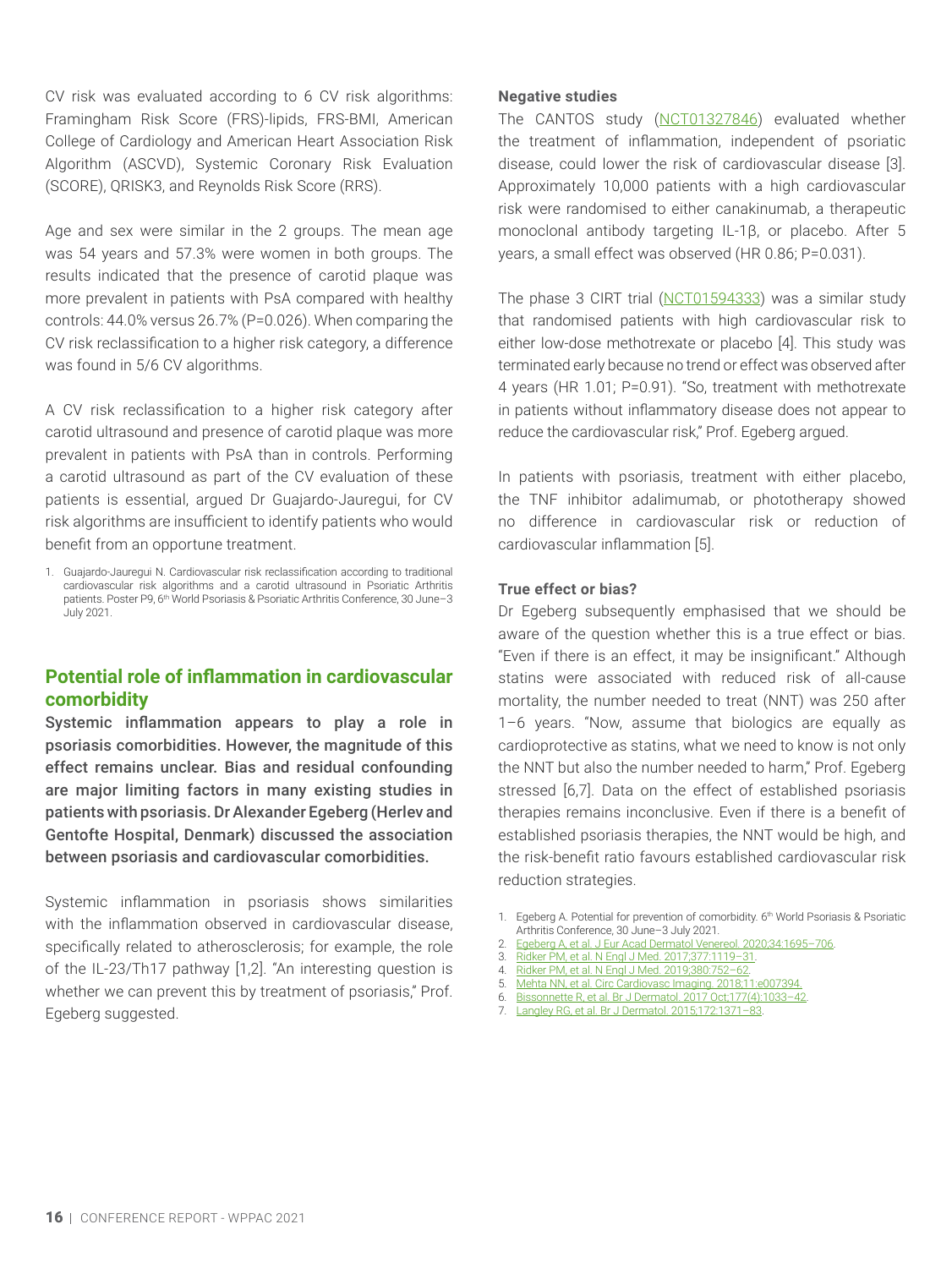## <span id="page-17-0"></span>New Treatments

#### **Psoriasis: New treatments and current pipeline**

In the last few years, new treatment options have been developed based on new insights into the pathophysiology of psoriasis.

In the pathophysiology of psoriasis, dendritic cells are thought to orchestrate and steer the inflammatory process via the release of cytokines [1,2]. One of these prominent cytokines is IL-23, which stimulates T cells. Upregulation of IL-17 is viewed as a central element. In the presence of tumour necrosis factor (TNF), IL-17 is the strongest activator of keratinocyte function. Cytokines produced by keratinocytes signal back to T cells and dendritic cells. "This vicious circle is viewed to contribute to the chronicity of the disease," Prof. Kristian Reich (Dermatologikum Hamburg, Germany) explained.

Recently, Prof. Reich and colleagues showed that IL-23 is produced by inflammatory monocytes; not by dendritic cells [3]. In addition, TNF is produced by dendritic cells, and IL-17 by T cells. It becomes increasingly clear that both IL-17A and IL-17F have a pro-inflammatory role in the pathogenesis of psoriasis [4]. "But they don't come from the same cells" Prof. Reich added. "There is evidence that more types of innate immune cells, such as γδ T cells, type 3 innate lymphoid cells, and neutrophils, synthesise IL-17, and that this process is not controlled by IL-23."

#### **Targeted therapies**

These insights are important as "one of the new treatment modalities we now get  $-$  in addition to the existing IL-17A blockers – are molecules that also block IL-17F," Prof. Reich elaborated. Previous research demonstrated that IL-17A was absent in healthy skin but upregulated in psoriasis, while IL-17F is present in normal skin and upregulated in psoriasis, likely contributing to inflammation [5]. To normalise both IL-17A and IL-17F in psoriasis, IL-17A and IL-17F should be downregulated in different degrees.

A head-to-head trial, recently published in the *New England Journal of Medicine*, showed that bimekizumab (anti-IL-17A/F) resulted in significantly higher Psoriasis Area and Severity Index (PASI) scores compared with secukinumab (anti-IL-17A) in plaque psoriasis [6]. Furthermore, results recently published in *The Lancet* on the IL-17A/F nanobody sonelokimab were "impressive," according to Prof. Reich [7]. Interestingly, *Candida* rates in phase 2 studies showed dramatic differences: 13.4% with bimekizumab and only 5.2% with sonelokimab [8,9]. "Obviously, the nanobody has a more differentially inhibitory effect and is likely blocking IL-17A more than IL-17F," Prof. Reich concluded.

1. Reich K. New treatments/pipeline psoriasis, 6<sup>th</sup> World Psoriasis & Psoriatic Arthritis Conference, 30 June–3 July 2021.

- 2. [Hawkes JE, et al. J Allergy Clin Immunol. 2017;140:645–53](https://pubmed.ncbi.nlm.nih.gov/28887948/).
- 3. [Mehta H, et al. J Invest Dermatol. 2021;141:1707–18](https://pubmed.ncbi.nlm.nih.gov/33524368/).
- 4. [Reich K, et al. Exp Dermatol. 2015;24:529–35](https://pubmed.ncbi.nlm.nih.gov/25828362/).
- 5. [Kolbinger F, et al. J Allergy Clin Immunol. 2017;139:923–32.](https://pubmed.ncbi.nlm.nih.gov/27502297/)
- 6. [Reich K, et al. N Engl J Med. 2021;385:142–52.](https://pubmed.ncbi.nlm.nih.gov/33891380/)
- 7. [Papp KA, et al. Lancet. 2021;397:1564–75.](https://pubmed.ncbi.nlm.nih.gov/33894834/)
- 8. [Papp KA, et al. J Am Acad Dermatol. 2018;79:277–86.](https://pubmed.ncbi.nlm.nih.gov/29609013/)
- 9. [Blauvelt A, et al. J Am Acad Dermatol. 2020;83:1367–74.](https://pubmed.ncbi.nlm.nih.gov/32473974/)

### **Selective TYK2 inhibitor effective in moderateto-severe plaque psoriasis**

Based on the findings of the phase 3 POETYK PSO-1 and PSO-2 trials, deucravacitinib, a once-daily, oral, selective tyrosine kinase (TYK)2 inhibitor, has the potential to become an efficacious and well-tolerated treatment of choice for patients with moderate-to-severe plaque psoriasis [1].

TYK2 is an intracellular kinase that mediates IL-23, IL-12, and type 1 interferon signalling in the pathogenesis of psoriasis. Deucravacitinib has a unique mechanism of action distinct from JAK1/2/3 inhibitors. It achieves a high degree of selectivity by uniquely binding to the TYK2 regulatory domain, rather than to the active domain of TYK2, which is structurally distinct from the regulatory domains of JAK1/2/3 [2]. Deucravacitinib previously demonstrated efficacy and tolerability in phase 2 trials in patients with moderate-to-severe plaque psoriasis and active psoriatic arthritis [3,4].

POETYK PSO-1 [\(NCT03624127\)](https://clinicaltrials.gov/ct2/show/NCT03624127) and PSO-2 [\(NCT03611751\)](https://clinicaltrials.gov/ct2/show/NCT03611751) were two phase 3, double-blind, 52-week trials that randomised patients with moderate-to-severe plaque psoriasis (BSA ≥10%, PASI ≥12, sPGA ≥3) to placebo, deucravacitinib 6 mg once daily, or apremilast 30 mg twice daily. POETYK PSO-1 included 666 patients and POETYK PSO-2 included 1,020 patients [1].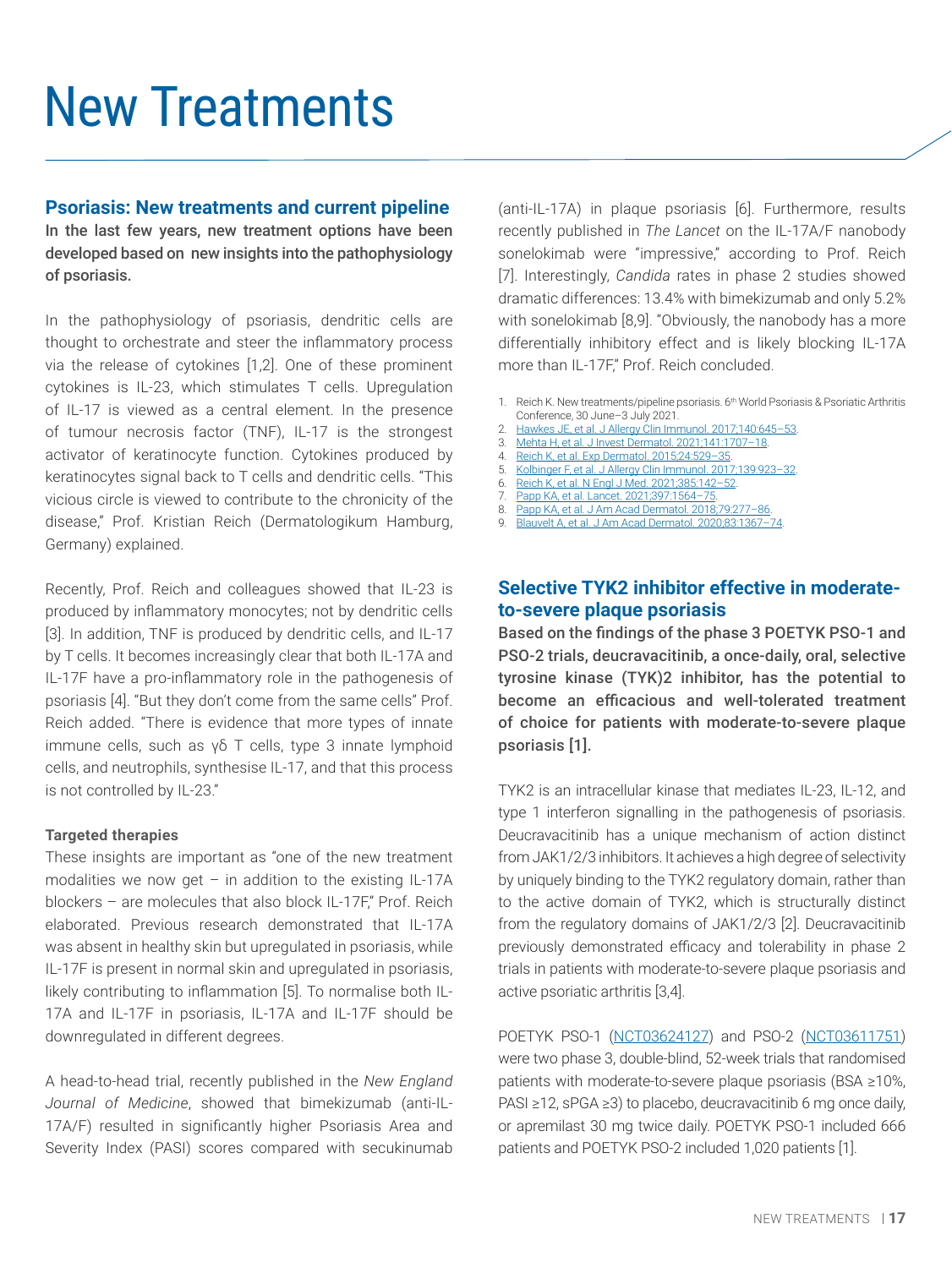<span id="page-18-0"></span>The co-primary endpoints, PASI 75 and sPGA 0/1 response versus placebo at week 16, were achieved in both trials. In addition, statistical significance was met for deucravacitinib versus placebo and apremilast for multiple ranked secondary endpoints. Significantly greater proportions of patients in the deucravacitinib versus placebo and apremilast arms achieved PASI 75 and sPGA 0/1 responses at week 16. Deucravacitinib responses increased beyond week 16 and were also superior to apremilast at week 24 in both trials (P<0.0001 for all comparisons; see Figure).



#### Figure: PASI 75 response rates of POETYK PSO-1 and POETYK PSO-2 [1]

During the 16-week, placebo-controlled periods, the most common adverse events (AEs) were nasopharyngitis, upper respiratory tract infections, headache, diarrhoea, and nausea. Overall AEs, serious AEs, and AEs leading to discontinuation were similar across the 3 groups. No clinically meaningful changes were observed in laboratory parameters during the 2 trials. Deucravacitinib was well tolerated and had a similar safety profile in both trials.

Based on these findings deucravacitinib has the potential to become an efficacious and well-tolerated treatment of choice for patients with moderate-to-severe plaque psoriasis.

- 1. Armstrong A. Deucravacitinib, an Oral, Selective Tyrosine Kinase 2 (TYK2) Inhibitor, Compared With Placebo and Apremilast in Moderate to Severe Plaque Psoriasis: Efficacy and Safety Results From the Phase 3 POETYK PSO-1 and POETYK PSO-2 Trials. Abstract O6, 6th World Psoriasis & Psoriatic Arthritis Conference, 30 June–3 July 2021.
- 2. Burke JR, et al. Sci Transl Med. 2019;11:eaaw1736.
- 3. Papp K, et al. N Engl J Med. 2018;379:1313–1321.
- 4. Mease PJ, et al. ACR 2020, 5–9 November.

#### **Rapid pustule and skin clearance with IL-36 receptor inhibitor spesolimab**

The first randomised, placebo-controlled trial in patients with generalised pustular psoriasis (GPP) demonstrated that IL-36 receptor inhibition with spesolimab resulted in rapid improvements in signs and symptoms of flares versus placebo, with sustained effects and a favourable benefit-risk profile [1].

GPP is a rare, potentially life-threatening, multisystemic autoinflammatory disease characterised by widespread recurrent flares of sterile pustules on the skin. Dysregulation of the IL-36 pathway appears to be central in its pathogenesis [2]. Currently, no therapies have been approved for flares of GPP in the USA or Europe.

In a previous phase 1 study [\(NCT02978690\)](https://clinicaltrials.gov/ct2/show/NCT02978690), a single intravenous dose of spesolimab resulted in rapid pustule clearance in patients with GPP [3]. The subsequent phase 2 Effisayil 1 study ([NCT03782792\)](https://clinicaltrials.gov/ct2/show/NCT03782792) was a 12-week, doubleblind, randomised, placebo-controlled trial including 53 patients with a flare of GPP that evaluated the efficacy and safety of spesolimab. The results were shared by Prof. Hervé Bachelez (Hôpital Saint-Louis, France).

A GPP Physician Global Assessment (GPPGA) pustulation subscore of 0 (i.e. pustule clearance) at week 1 was achieved by 54.3% of patients receiving spesolimab versus 5.6% receiving placebo (one-sided P=0.0004; see Figure) [1]. These results were sustained throughout the 12-week study. A GPPGA score of 0/1 (clear/almost clear) at week 1 was achieved by 42.9% of patients receiving spesolimab versus 11.1% receiving placebo (one-sided P=0.012).

<sup>\*</sup>P<0.0001 vs placebo; † P<0.0001 vs apremilast. PASI, Psoriasis Area Severity Index; QD, once daily; BID, twice daily.